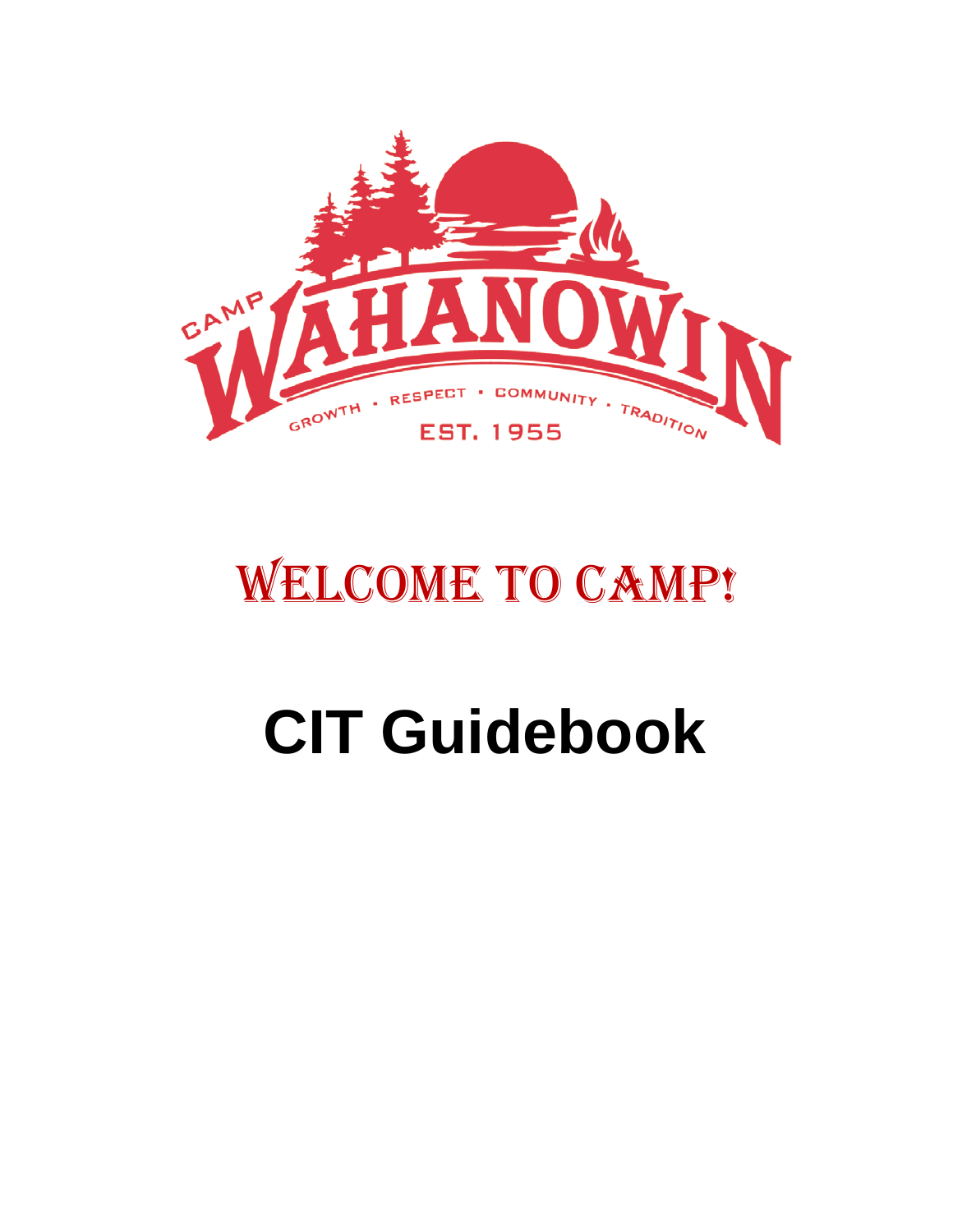# **TABLE OF CONTENTS**

| <b>Director's Welcome</b>                     | 3               |
|-----------------------------------------------|-----------------|
| <b>CIT Coordinator Message</b>                | 4               |
| Our Philosophy (Vision, Mission and Values)   | 5               |
| <b>Our History</b>                            | 6               |
| Land Acknowledgement                          | 6               |
| The McPherson Family                          | 6               |
| <b>Our Site and Facilities</b>                | 6               |
| <b>CIT Program Overview</b>                   | 7               |
| <b>Health and Safety</b>                      | 8               |
| <b>CIT Code of Conduct</b>                    | 8               |
| <b>CIT Policies</b>                           | 10              |
| Curfew                                        | 11              |
| <b>Cabin Checks</b>                           | 11              |
| Health Centre and Staying Healthy at Camp     | 11              |
| <b>Emergency Procedures, Fire and Safety</b>  | 12              |
| Maltreatment at Camp                          | 12 <sup>2</sup> |
| <b>CIT Daily Responsibilities and Conduct</b> | 13              |
| <b>Typical Day</b>                            | 14              |
| Programming                                   | 14              |
| Evaluations                                   | 14              |
| <b>General Information</b>                    | 15              |
| Accommodation                                 | 15              |
| Arrival at Camp                               | 15              |
| Days Off/Time Off                             | 15              |
| Mail and Messages                             | 15              |
| <b>Visitors at Camp</b>                       | 15              |
| <b>What to Pack</b>                           | 16              |
| <b>Wahanowin Songs</b>                        | 17              |
| Dining Hall and Kitchen Rules and Routines    | 18              |
| Kitchen and Dining Hall Rules                 | 18              |
| <b>Dining Hall Routine</b>                    | 18              |
| <b>Blessing</b>                               | 19              |
| <b>Friday Night Shabbat</b>                   | 19              |
| <b>Meals/Special Dietary Requests</b>         | 19              |
| <b>How to Find Us</b>                         | 20              |
| <b>Contacting our Office</b>                  | 20              |
| Directions to Camp                            | 21              |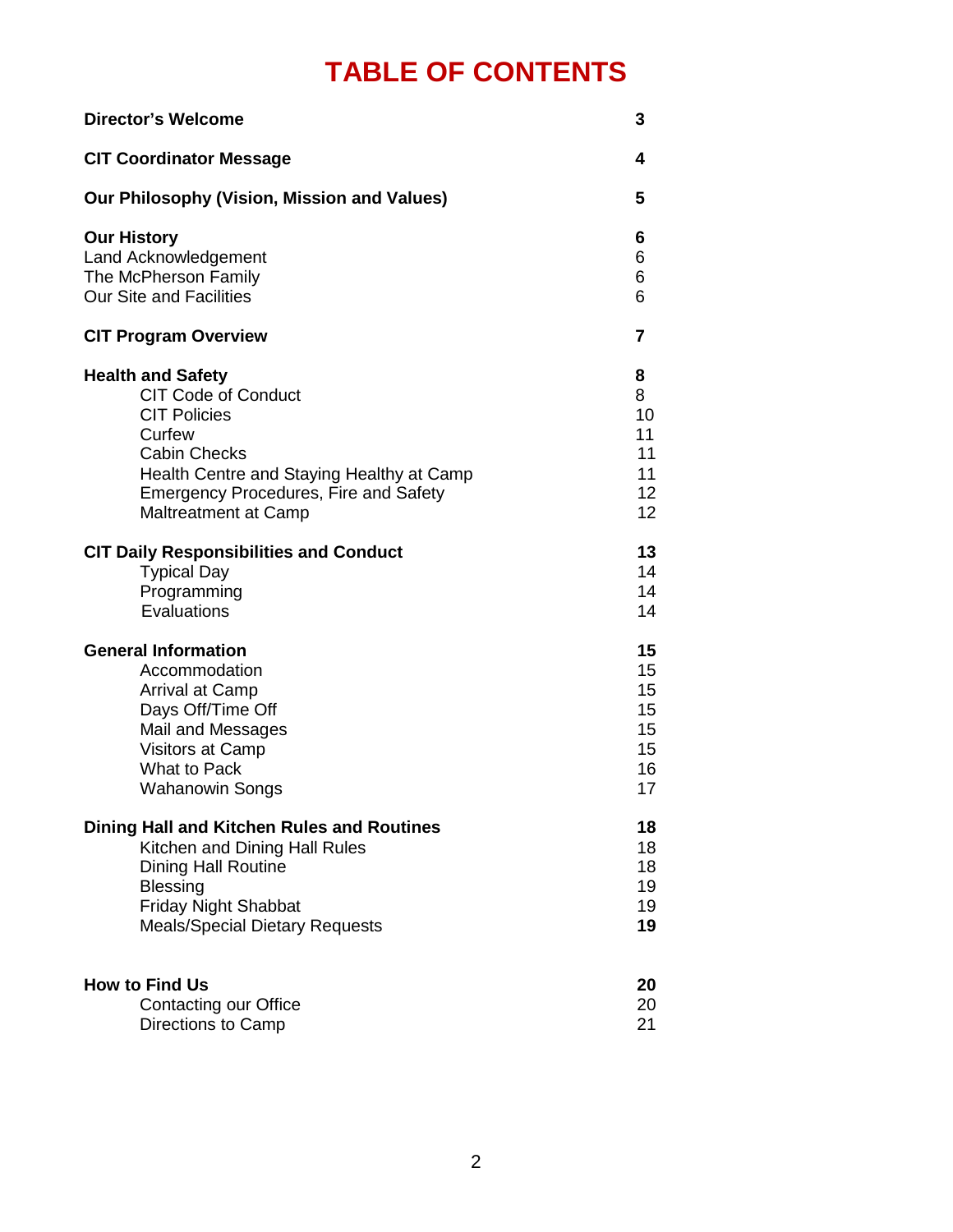

# **DIRECTOR'S WELCOME**

Dear CIT,

Welcome to your CIT Summer at Camp Wahanowin! You will soon embark on an adventure that will affect many lives and, quite possibly, change your own. The potential of the summer camp experience is limitless, and we strive to help guide you to become a confident and competent leader and hopefully future Camp Wahanowin staff member!

We have been providing a fun and exciting experience on the beautiful shores of Lake Couchiching to thousands of children since 1955; however, we have only been able to accomplish this with the help of a dedicated and caring Staff Team.

This summer, as you begin the transition from camper to staff member, you will be playing a significant role in cabins, at activity areas and in the lives of many campers. The responsibility you are being handed is awesome and the required effort significant, but the rewards are infinite. Helping children learn new skills, gain confidence and make new friends is exhilarating and provides a level of satisfaction seldom felt anywhere else.

The CIT Guidebook has been compiled to help prepare you for the upcoming summer. Please read it carefully so that you can arrive at camp informed and ready to get the most out of your summer.

Welcome to the Wahanowin Team! We look forward to working with you this summer.

Your Wahanowin Directors,

Tia and Elijah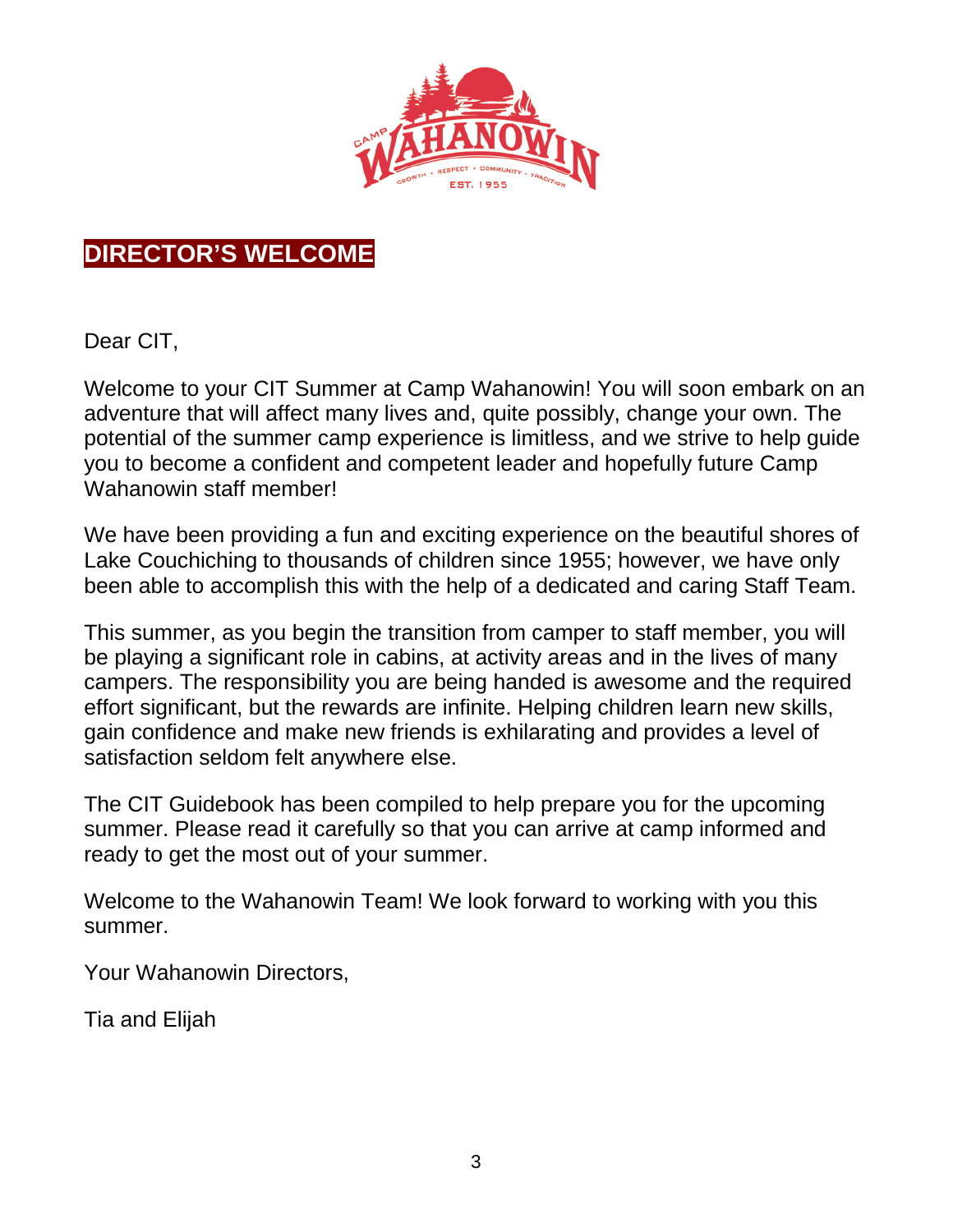

# **CIT COORDINATOR MESSAGE**

### Hi CIT's!

I am super excited to be your CIT Coordinator this summer. I look forward to meeting and working with each one of you. I recognize many of you have been attending Wahanowin for many years and know that we will be learning from each other this summer every step along the way. I want to hear about your camp experiences as campers and help you navigate the significant transition from camper to staff.

Being a CIT at Camp Wahanowin will challenge and motivate you in many ways. One central idea that I want you to think about going into this summer is the notion of 'impact'. What does this mean exactly? There are two aspects which I want you to consider:

- 1. What positive impact will you have on campers, staff members and yourself this summer?
- 2. How do you know that you have had an impact?

Throughout the summer, we will have many opportunities to learn together by sharing our successes as well as our opportunities. My role is to support you and be your guide throughout your CIT journey so that you feel confident in working with kids and being the best leader possible! Together, I know we can make that happen.

Here's to making magic this summer!

Your CIT Coordinator,

**Steve**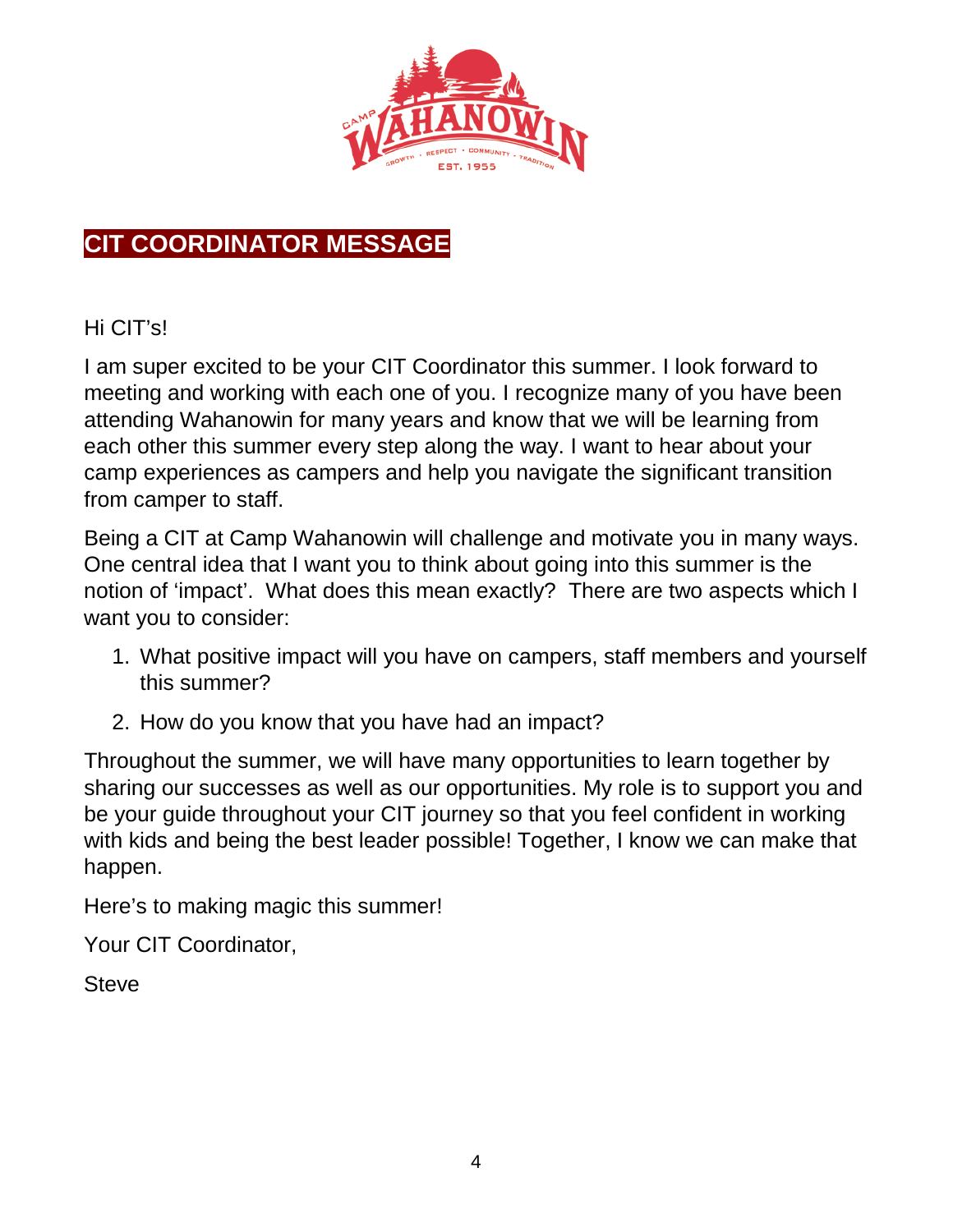# **OUR PHILOSOPHY (VISION, MISSION AND VALUES)**

### **WE USE OUR VISION AND MISSION TO GUIDE US. WE LIVE OUR VALUES EACH AND EVERY DAY. THIS IS WHO WE ARE.**

### **VISION**

A supportive community that inspires our campers and staff to become competent, confident and compassionate leaders

### **MISSION**

We achieve our vision through creating:

A safe environment where campers and staff feel included, supported and cared for;

Friendships and memories to last a lifetime through intentional nurturing of healthy relationships and experiences;

Fun, unique and innovative ways to motivate and enhance skill development and self confidence; and

An 'unplugged' space where the focus is on self-discovery and personal bests

### **VALUES**

We embrace and live the following values

### **Community**

We look out for each other and put others before ourselves. We take responsibility for caring and supporting each other and our environment. We are dedicated to teaching ourselves about the importance of giving back.

We create safe and supportive environments where everyone is given opportunities to learn, become independent, resilient and build confidence. We expand our comfort zones by embracing failure and imperfection and learning from our mistakes. We are not afraid to ask for help. We are committed to continuous learning

**Growth**

We accept each person for who they are without judgement. We listen to each other. We act honestly and with integrity.

**Respect**

### **Tradition**

We honour the past while embracing the future. We create a sense of comfort and belonging through the celebration of memories. We develop and inspire the next generation.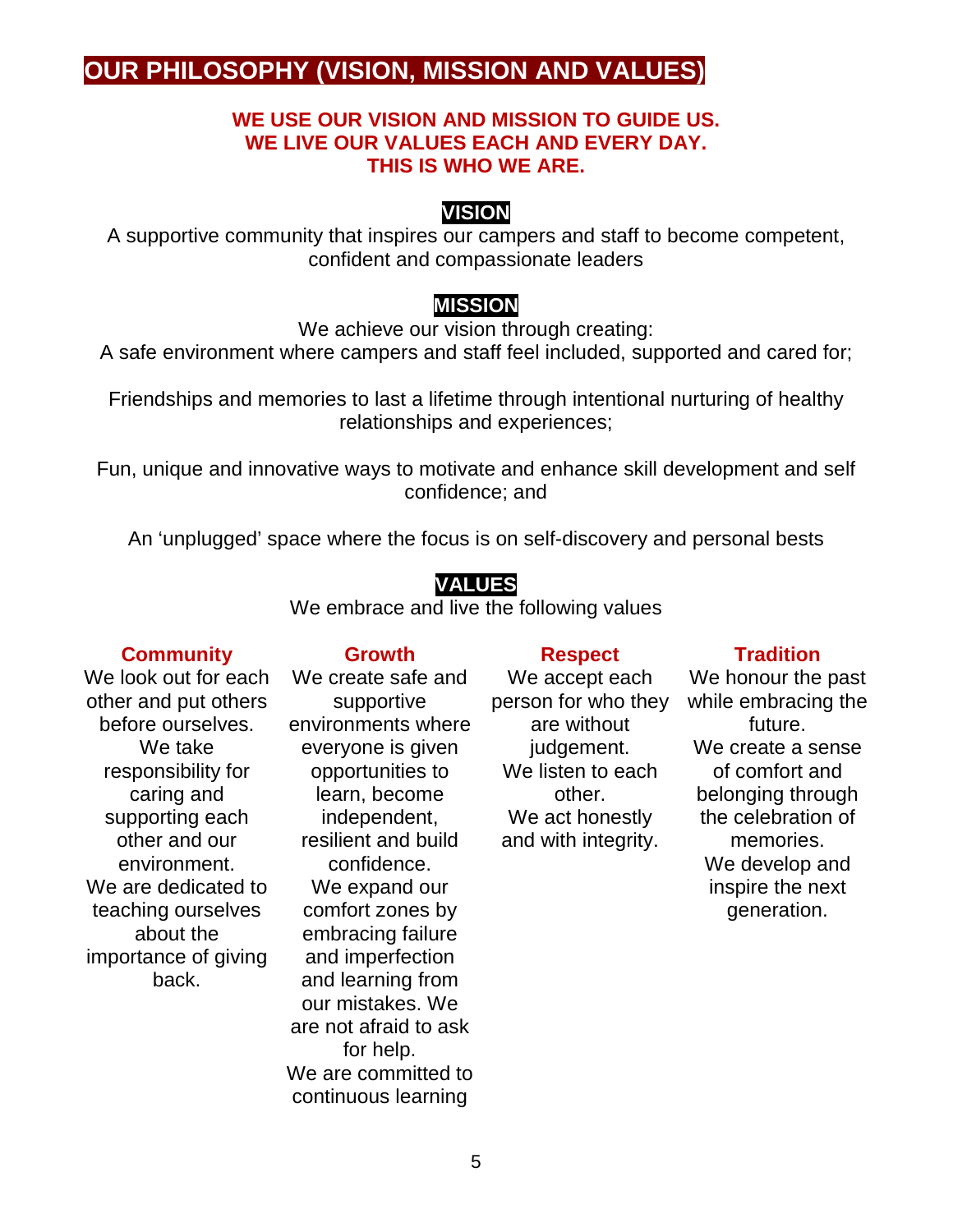# **OUR HISTORY**

### **Land Acknowledgement**

Camp Wahanowin respectfully acknowledges that it is located on the traditional territory of the Anishinaabeg, Ojibwe, Odawa and the Pottawatomi nations. These are collectively known as the Three Fired confederacy.

We also recognize the contributions that the Chippewas of the Rama Mnjikaning First Nation, known as the "people of the deer" have made in shaping and strengthening our community.

Camp Wahanowin's surrounding area is still the home to many Indigenous people from across Turtle Island and we are grateful to have the opportunity to share this land. We are committed to a relationship with First Nations, Métis and Inuit people based on the principles of mutual trust, respect, reciprocity, and collaboration the spirit of reconciliation.



### **The McPherson Family**

The land where Camp Wahanowin now stands was granted to Captain Allan McPherson in 1867. Using limestone from our former site on Lake St. John, he built his home which we know as "The Stone House". It was the first settlement in the area and became the first post office in Simcoe County. It was nearly 100 years later, in 1955, when Harold Nashman and his Mother, Anne (Bubby Nash), discovered the site and recognized it for what it was - a place for children to flourish. They opened Camp Wahanowin that same year, and the Nashman family-owned Camp Wahanowin up until the transition of ownership to Tia and Elijah in Fall 2022.

### **Our Site and Facilities**

Wahanowin comprises 100 acres on the shores of Lake Couchiching just 1<sup>1</sup>/<sub>2</sub> hours north of Toronto. The site is a rolling countryside made up of wooded areas, spacious open fields and water sources. There is ample space for extensive land sports, hiking trails and lots of untouched natural land.

Wahanowin's waterfront on Quarry Point Bay, is approximately 400m in length, is aptly suited for all our activities. There is a sandy-bottomed swim area, plus canoeing, kayaking, fishing and during the midsummer months water-skiing stand up paddleboarding, sailing, a waterpark and pontoon boats.

Our exciting adventure activities include nine low-initiative tasks and high ropes elements, as well as a Climbing Wall, a zip line and our team ropes challenge course. We are also the only camp in Canada to have a full-size Trapeze and 2 Bungee trampolines to provide additional thrills.

In addition to the above, our outstanding sports and arts facilities include eight recreation halls (six of which are equipped with heating), a century stone farmhouse and numerous arts and crafts studios. Athletics are accommodated on two baseball diamonds, a soccer field, six tennis courts, basketball courts with lights and three beach volleyball courts. We have an archery range, 3km of mountain biking trails as well as a large theatre with seating for over five hundred that are equipped with professional sound and lighting.

*"W – That's the way we begin . . . "*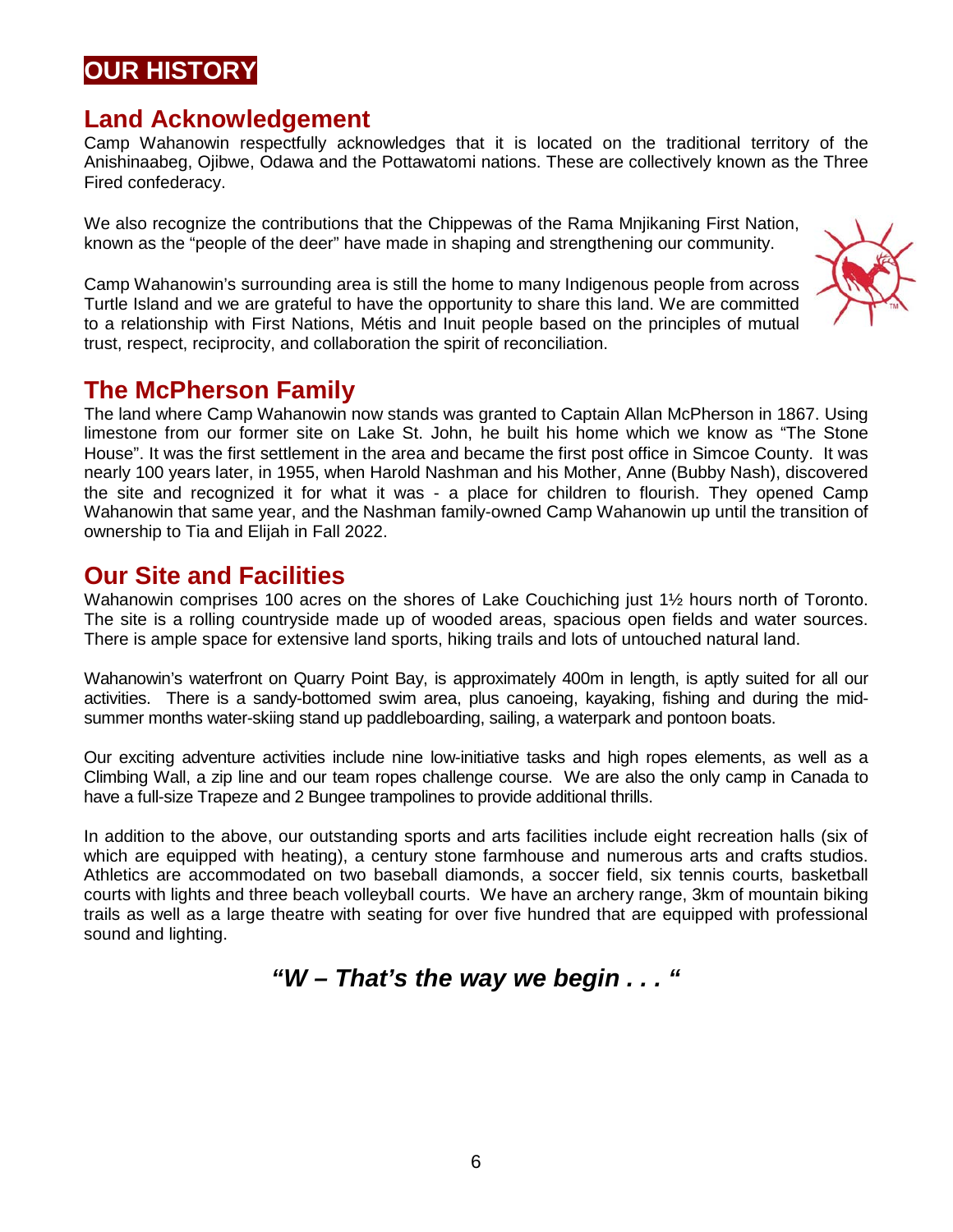# **CIT PROGRAM OVERVIEW**

### **Features of the CIT Program**

- Pre-camp and ongoing training throughout the summer
- Experiential learning through 4 different placements (counsellor and specialist)
- Experience in program planning and implementation- cabin, unit, and camp wide
- Bonding opportunities within the cabin, unit, and staff community
- Opportunity to explore and understand how camp operates
- Gain valuable feedback and evaluation throughout the summer

### **Goals of the CIT Program**

- $\checkmark$  Cultivate future leaders in camp and bevond
- $\checkmark$  Help to ease the transition from camper to staff member
- $\checkmark$  Provide additional training and qualifications for future employment
- $\checkmark$  Provide opportunities to take on leadership and responsibility within the Wahanowin community
- $\checkmark$  Build confidence in working at a variety of activities and with various age groups
- $\checkmark$  Discover one's strengths and opportunities for growth
- $\checkmark$  Strengthen the bond within the unit
- $\checkmark$  Provide CITs with a fun and memorable summer

# **CIT Summer Overview - 2022**

| Date               | Activity                    |
|--------------------|-----------------------------|
| June $29 -$ July 6 | CIT Pre-Camp                |
| July 7 -16         | #1 Rotation                 |
| July 17            | Day Off                     |
| <b>July 18-26</b>  | #2 Rotation                 |
| <b>July 27-28</b>  | <b>First Month Debrief</b>  |
| July 29 - Aug 6    | #3 Rotation                 |
| Aug 7              | Day Off                     |
| Aug 8-14           | #4 Rotation                 |
| Aug 15-17          | <b>Debrief Second Month</b> |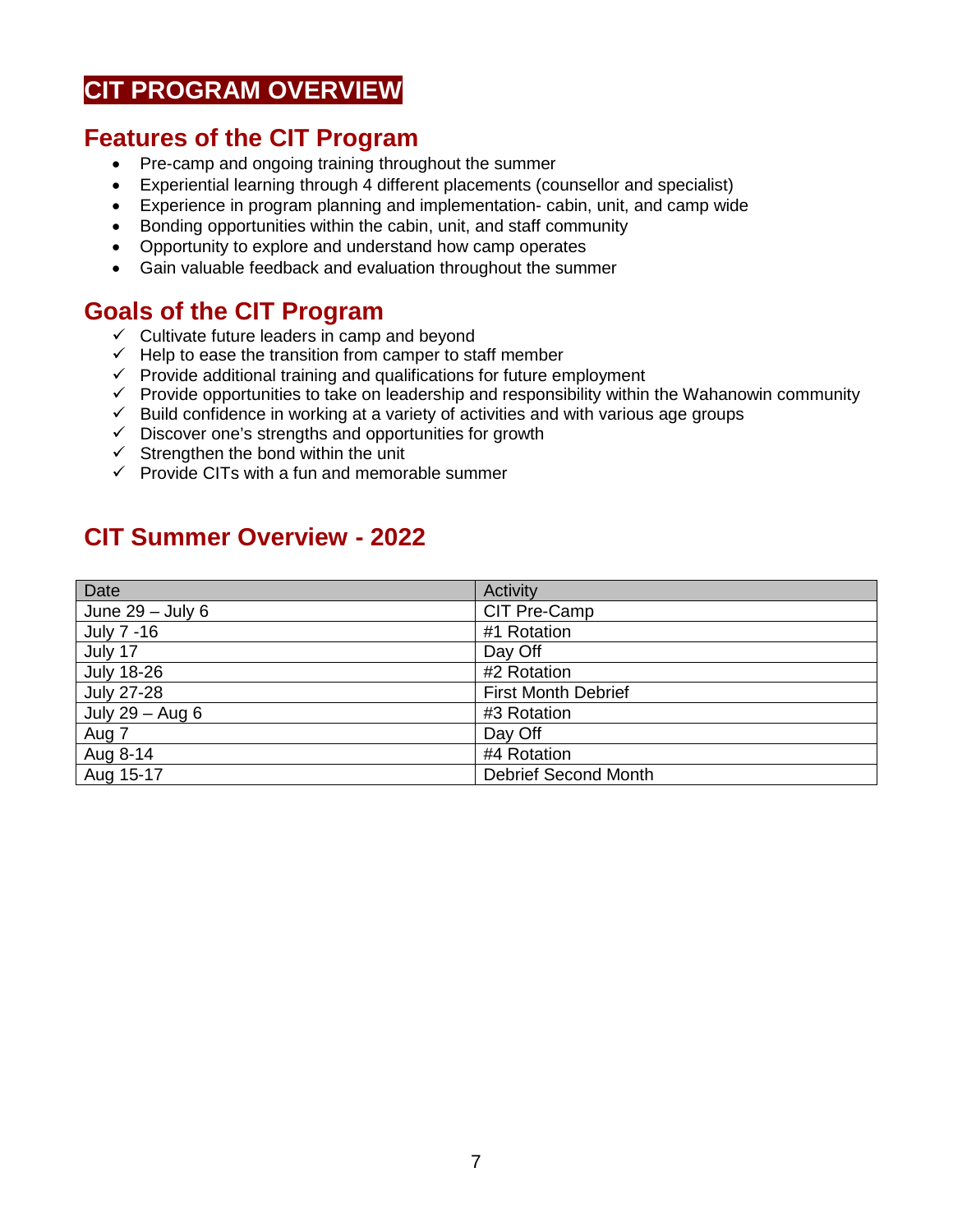# **HEALTH AND SAFETY**

### **CIT Code of Conduct**

Camp Wahanowin's CIT Code of Conduct, in conjunction with the policies as outlined within this guidebook, provides each CIT with a clear understanding of appropriate behaviours and conduct during their summer in keeping with our values of respect, growth, community, and tradition.

By adhering to the Code of Conduct, each CIT will be able to have a successful summer within a safe and friendly environment, free from harassment and discrimination. Each aspect of this handbook and the policies will be examined as part of CIT pre-camp.

All CITs are expected to carefully read and sign off on this document and conduct themselves accordingly. Any single breach may result in disciplinary action, including being sent home.

The Code of Conduct covers the following issues:

- 1) Discrimination and Harassment
- 2) Sexual Harassment and Relationships at Camp
- 3) Alcohol, Drugs and Smoking
- 4) Work Ethic
- 5) Appropriate Language
- 6) Appropriate Appearance
- 7) Hazing, Initiations and Pranks
- 8) Community Reputation

#### **Discrimination and Harassment**

It is our responsibility to treat everyone at camp fairly and with respect. Discrimination at camp will not be tolerated and we expect all our CITs and staff to act, when appropriate, to correct or prevent comments or behaviors that are unjustly discriminatory. Behavior that constitutes discrimination at camp includes, but is not limited to:

- an expression of power over or against another person;
- comments which are demeaning with respect to body type, physical characteristics, gender, gender identity, ancestry, colour, ethnic or racial origin, nationality, national origin, sexual orientation, age, marital status, religion, religious belief, political belief, disability, or economic status.

Harassment is defined as comments or conduct towards an individual or group, which is offensive, abusive, racist, sexist, degrading, or malicious. Behavior that constitutes harassment at camp includes, but is not limited to:

- stalking or other intimidating conduct;
- bullying;
- uninvited, unwanted and threatening physical conduct (i.e., hitting, grabbing, pushing, pinching, throwing, use of a weapon);
- displaying or circulating offensive pictures, photographs or materials;
- pressuring others to perform demeaning, humiliating or dangerous acts;
- practical jokes which cause awkwardness or embarrassment, endanger a person's safety, or negatively affect performance;
- behaviours not directed towards a specific person or group but the goal is to create a negative or hostile environment;
- retaliation or threats of retaliation against an individual who reports harassment to a Camp Director.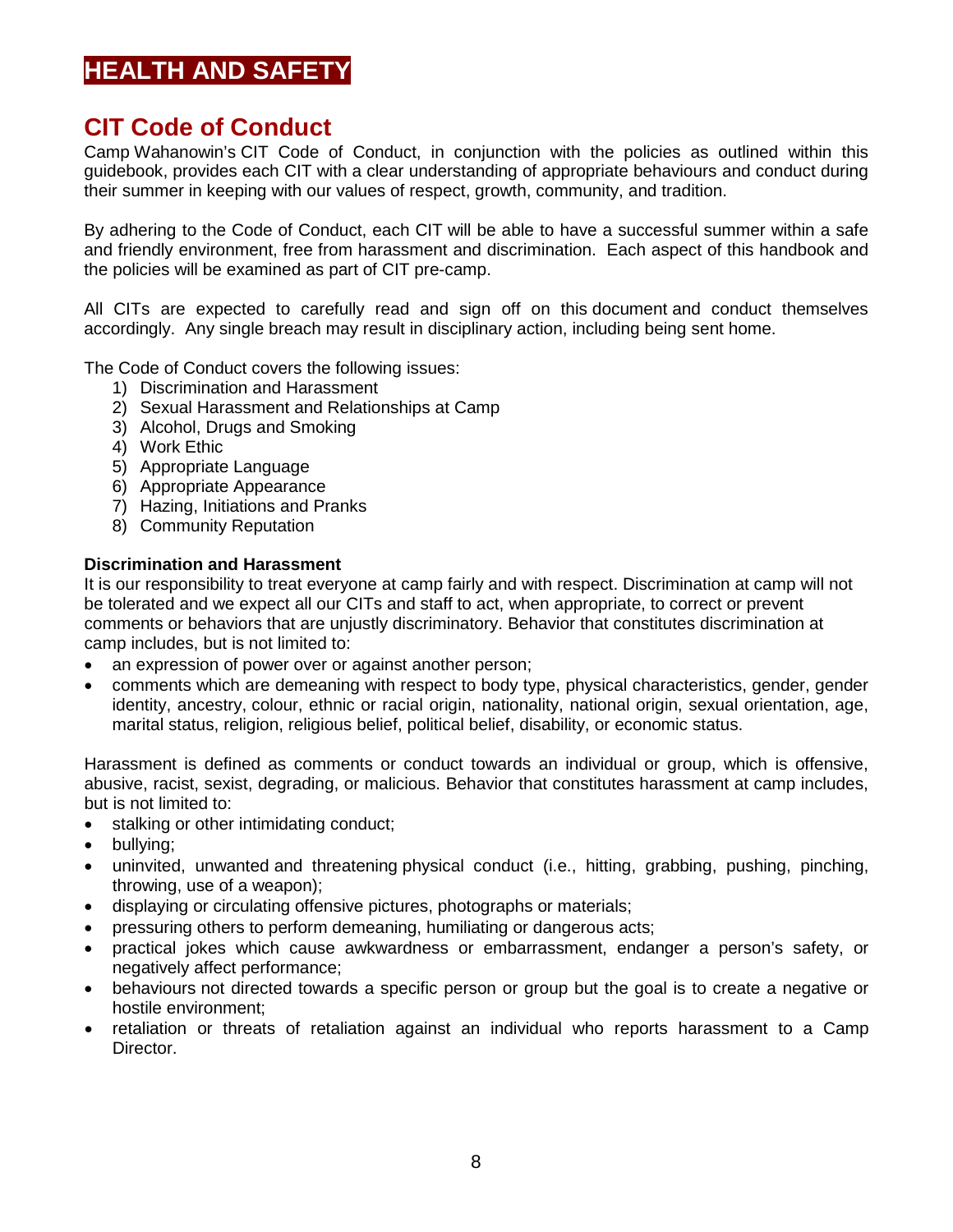### **Sexual Harassment and Relationships at Camp**

Sexual Harassment is defined as unwelcome sexual comments and sexual advances, requests for sexual favours, or conduct of a sexual nature. Sexual harassment is not tolerated at camp and could include, but is not limited to:

- sexist jokes;
- display of sexually offensive material;
- Sexually degrading words used to describe a person
- Inquiries or comments about a person's sex life
- unwelcome sexual flirtations, advances, or propositions;
- a relationship (sexual or otherwise) which constitutes an abuse of power;

Personal relationships and public displays of affection between CITs are to be kept discreet. Campers should not be made aware of any CIT's personal relationships. Relationships between campers and CITs or CITs and staff are not permitted.

#### **Alcohol, Drugs and Smoking**

It is strictly forbidden for CITs or staff to consume or possess any alcohol, cannabis related products or illicit drugs anywhere on camp property or while on a camp-sponsored off-site excursion. Any CIT who breaks this rule will be subject to immediate dismissal. In addition, the camp reserves the right to contact police if any CIT is found in possession of alcohol, cannabis related products or illicit drugs while on camp property or while on a camp-sponsored off-site excursion. Any prescription drugs brought to camp should be taken to the Health Centre and registered there. Prescription medication can only be kept in the cabin with permission and acknowledgement from the Health Centre and a camp Director. CITs may not use or be in possession of any tobacco products, including, but not limited to cigarettes or vaping devices.

#### **Work Ethic**

CITs will uphold the mission and values of our guiding philosophy by fulfilling all expectations of their role. CITs are expected to lead by example in all aspects and show support for all programs and policies that are expected of them.

#### **Appropriate Language**

CITs agree they will represent themselves, their personal habits, routines, conduct and image in an appropriate manner to reflect the high standards of professionalism that would be expected as a role model for young children, within and around our camp community. The use of foul language, profanity, lewd or suggestive remarks and/or language that degrades, stereotypes or intimidates others is not appropriate in the environment we create at camp.

#### **Appropriate Appearance**

CITs are required to dress appropriately, based on the position and activity, keeping safety in mind. Articles of clothing, personal effects, hats, water bottles, etc. depicting inappropriate logos, slogans, images, illegal drugs, alcohol branding and profanities are not permitted. Excessively revealing or tight shirts, shorts or bathing suits are not permitted at camp.

#### **Hazing, Initiations or Pranks**

Initiation, pranks or "hazing" of any CIT, staff member or camper will not be tolerated at camp. Hazing refers to any activity expected of a CIT, staff or camper joining a group (or to maintain in a group) that humiliates, degrades, forces consumption or risks emotional and/or physical harm, or breaks policy, regardless of the person's willingness to participate. Hazing, initiations, unwanted and hurtful pranks are a form of harassment.

#### **Community Reputation**

Our relationship and reputation with the people and businesses in the local community is critical to Wahanowin. When outside of camp, on CIT Day Off, excursions or time off, CIT's must demonstrate positive behaviour that is representative of the camp's values. Damage or theft of public property or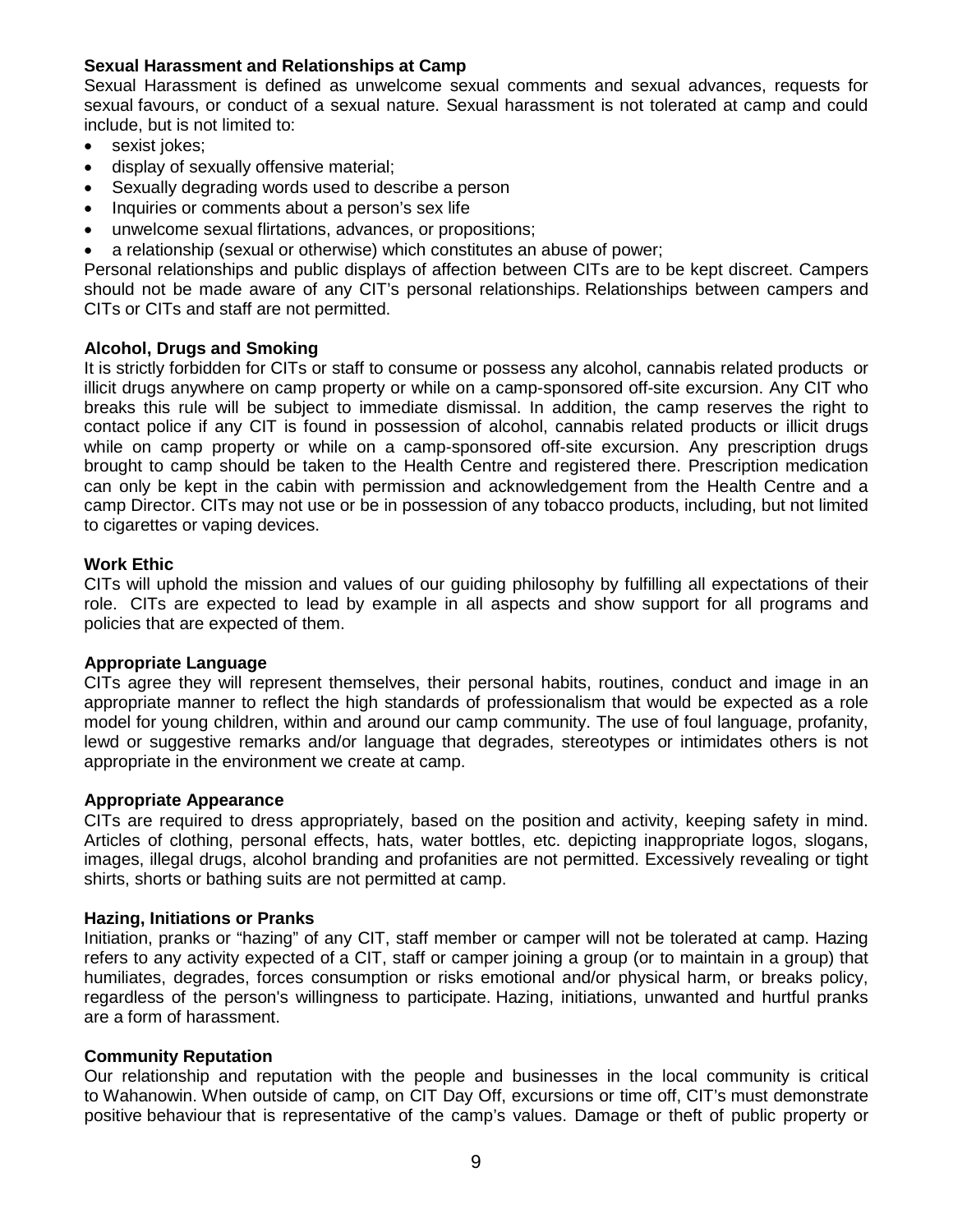inappropriate language or conduct is unacceptable and will be dealt with on an individual basis by the Camp Directors.

### **CIT Policies**

Camp Wahanowin's CIT Policies include the information in the Code of Conduct and this Guidebook, and the following points which provides each CIT with a clear understanding of appropriate behaviours and conduct during their summer in keeping with our values of respect, growth, community, and tradition.

- 1) CITs found keeping or consuming alcoholic beverages, marijuana in any form, e-cigarettes or illegal drugs or drug paraphernalia of any kind or are in the presence of others who are actively using/consuming them, are subject to immediate dismissal. In addition, the camp reserves the right to contact the police and parents of a minor staff in this regard.
- 2) CITs willfully neglectful or abusive (physical, mental, verbal, sexual or emotional) to CITs campers or other staff are subject to immediatedismissal.
- 3) Initiation or hazing of CITs, staff or campers of any kind is strictly forbidden.
- 4) CITs may not use or be in possession of any tobacco products, including, but not limited to cigarettes or vaping devices.
- 5) CITs are required to participate in pre-camp training, ongoing training
- 6) CIT's must remain on camp property at all times, unless it is with the CIT Coordinator on an official CIT Trip or permission is given by the Director.
- 7) CI's will receive one day off per month as designated by the CIT Coordinator.
- 8) CITs may not receive visitors at camp except for direct permission from a Director.
- 9) Camp is a nut free site and no products that contain or may contain peanuts or tree nuts may be brought into camp.
- 10) CITs may not bring any outside food into camp without permission from a Director nor can they give outside food or drinks of any kind to a camper.
- 11) The camp curfew must be observed by all CITs.
- 12) Males may not enter female cabins. Females may not enter male cabins. The same holds true for campers.
- 13) Any and all CIT relationships must be respectful, discreet, responsible and appropriate at all times, particularly in the presence of campers.
- 14) The camp reserves the right to conduct cabin and/or lock box checks to ensure that policies are being upheld. In this regard, cabin doors or lock boxes may not be locked unless permission is given by the Director and a key or combination to the lock provided.
- 15) Counselling CITs are expected to actively participate in every activity with their cabin, including all waterfront activities and overnight trips.
- 16) Program CITs are required to be on time and in attendance for all meals and eat at their assigned table.
- 17) Planning or participating in programs or activities, whether with or without campers, that are sexually suggestive, inappropriate, negative or dangerous will not be tolerated.
- 18) All CITs must complete a swim test to use the waterfront area. CITs can only swim during designated times and in the presence of Staff. Swimming and use of any boats after sunset are strictly forbidden except with the permission of a Director.
- 19) In accordance with our camper and CIT policy, staff may not bring to camp or keep in their cabin any of the following contraband and/or electrical items; candles, incense, fans, food, fridges,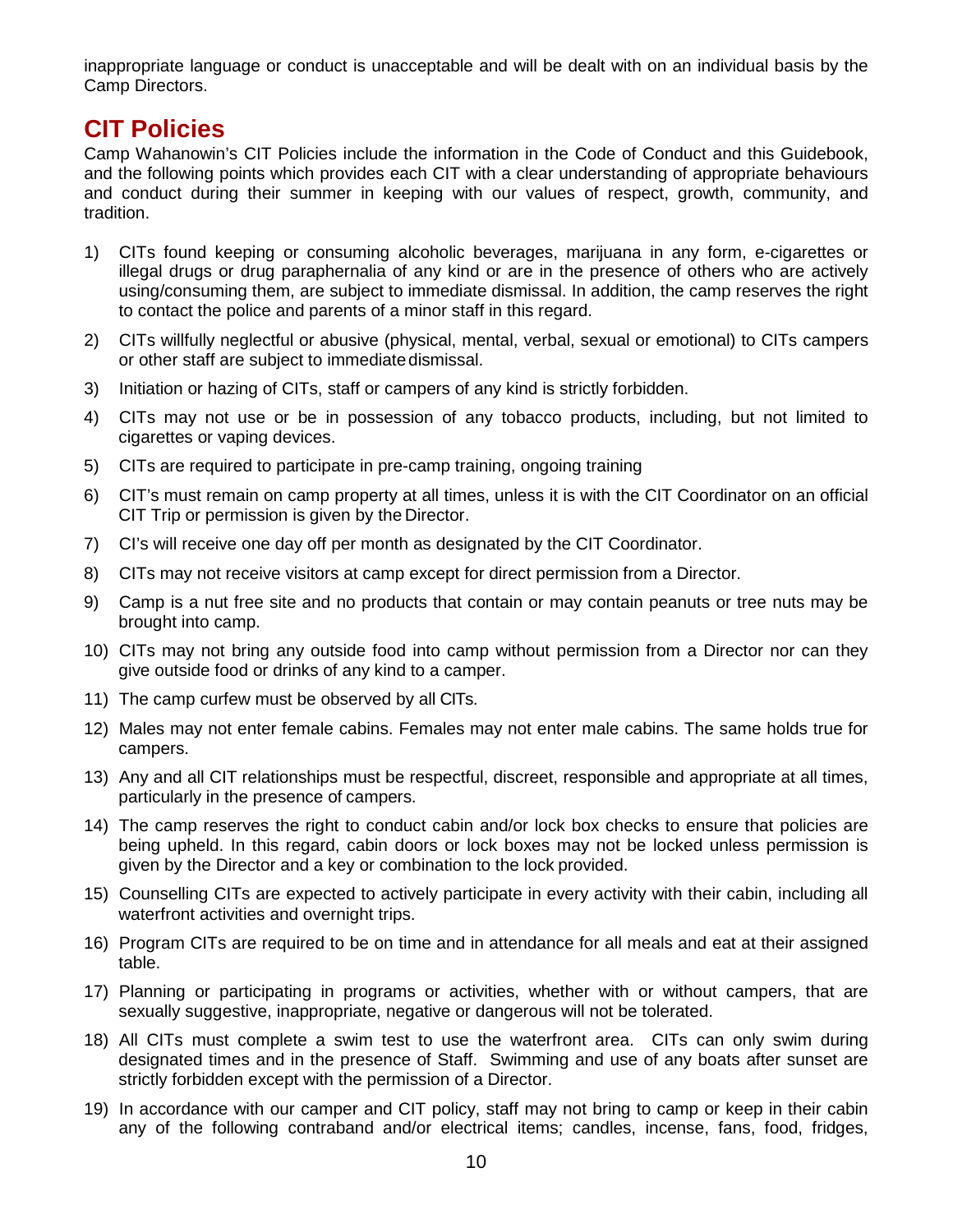coolers, pop, bottled water, hot pots, inflatable or collapsible chairs, kettles, indoor grills, mosquito coils, etc. Such items will be taken away and the camp will NOT take responsibility for their return. Any confiscated items shall be donated to a local charity or food bank. Additionally, campers are NOT permitted cell phones or any device that has a screen, including iPads, iTouch, etc.

- 20) CITs may not take or post pictures of campers on social media or "friend" campers, without express permission from a Director. Additionally, CITs will not post on social media personal issues or concerns about the camp, with other campers, staff members, a Director, and other issues that seem inappropriate, unprofessional or compromise the Camp's reputation.
- 21) Tips may not be accepted by any CIT in accordance with Ontario Camps Association guidelines.
- 22) In addition to the aforementioned policies, CITs must adhere to any guidelines and additional policies stipulated by the Directors and or CIT Coordinator throughout the summer.

# **Curfew**

At the end of the programming day, usually around 10:00pm, most CITs and staff will have on-site free time. During this time the Staff Lounge, campfire pits and Dining Hall are popular areas to hang out and relax. A snack is served each night in the Dining Hall and throughout the summer many special events are offered to CITs and staff: i.e., dances, recs, movies, staff sports, etc.

During this time certain staff will be "on duty" in each cabin while other staff and all CITs will have free time. There is a curfew for CIT's and staff every night. Curfew is called by the Senior OD. This means that you must be in your cabin (not on the porch or in front of it) by that time. Most nights the curfew will be 12:30am, with some evenings being "early to bed" or having an extended curfew for special programming.

# **Cabin Checks**

While the camp respects our CITs, staff and campers individual privacy, our primary concern is for the health, safety and welfare of the entire camp and its inhabitants. Therefore, the camp reserves the right to inspect cabins for contraband items and will make occasional cabin checks to enforce our camp curfew and related policies. In addition, CIT may not lock cabins or "lockboxes" without providing a key or combination for the lock to the Directors.

### **Health Centre and Staying Healthy at Camp**

Our primary focus at camp is to provide a safe, secure and comfortable experience for all campers, CITs and staff. As a CIT, with the support of the CIT Coordinator and our Staff Team, we feel its important for you to begin to take responsibility for your health and look after your welfare! The camp has a fully equipped Health Centre on site, which is staffed by a health staff during the summer. If you do not feel well, please let your Coordinator know and go to the Health Centre for treatment; it is there for your benefit! Everyone can feel a little under the weather either mentally or physically at times, but sleeping in, skipping activities and not participating in camp life without notifying your CIT Coordinator or friend is not recommended.

You can accomplish positive health over the summer by doing the following;

- Obtain enough sleep on a regular basis
- Eat a well-balanced diet and drink plenty of liquids
- Daily check for you– sunscreen and has on, properly clothed for the day (for rain, warmth, etc.), proper daily hygiene (clean, brush teeth and hair), health and well being
- Find healthy ways of dealing with stress talk it out, work out
- Maximize "down time" to relax and rejuvenate yourself- read, nap, exercise whatever helps you reenergize!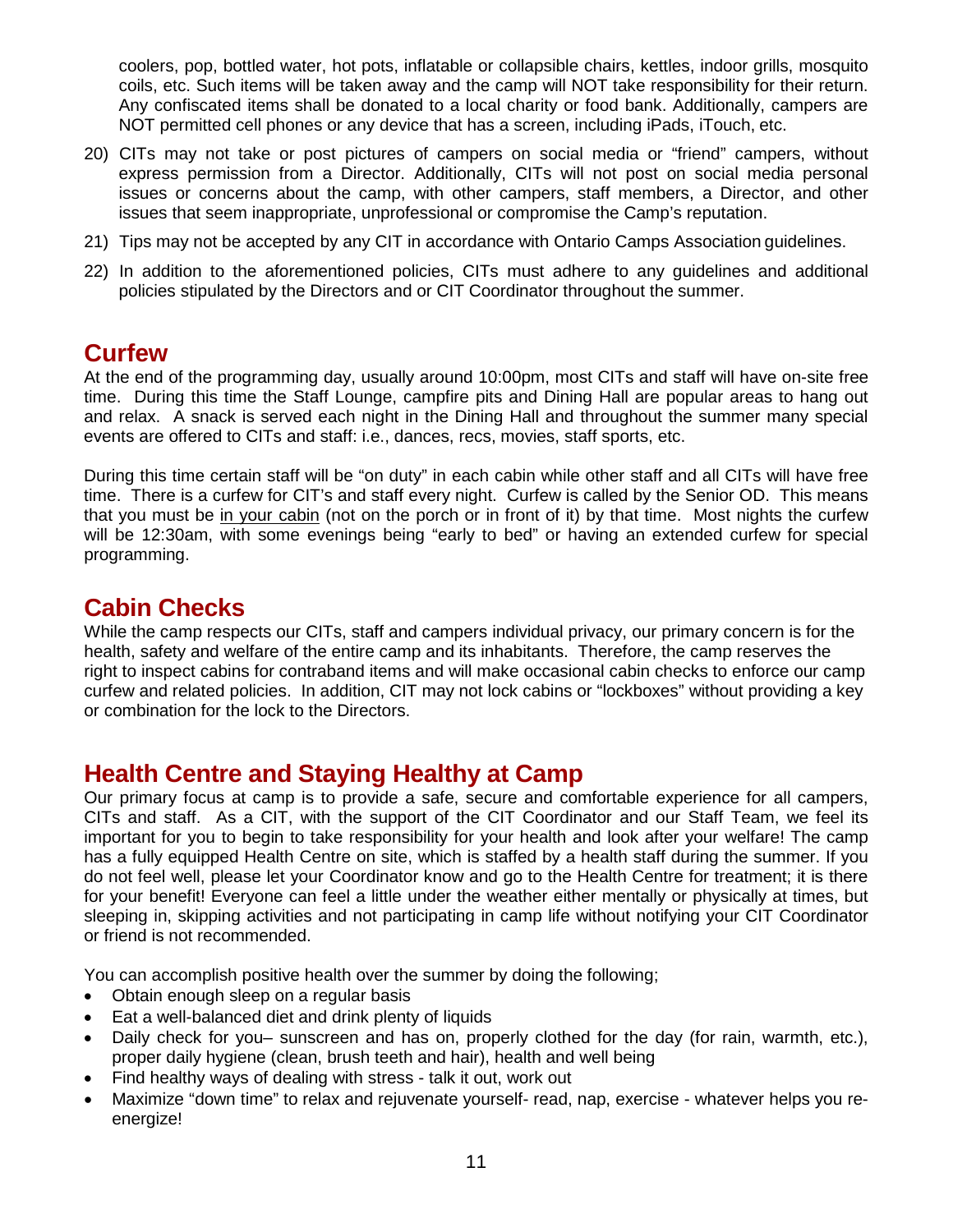### **Emergency Procedures, Fire and Safety**

We have detailed emergency procedures covering all possible situations at camp, i.e. fire, waterfront emergency, lost camper, bad weather, etc. The constant ringing of the dinner bell signals a camp wide emergency. Upon hearing this ringing, all CITs, campers and staff must go to the flagpole and line up in their cabin groups, waiting quietly for further instructions. A comprehensive overview and practice drills will occur during pre-camp.

Our cabins are equipped with smoke detectors and all buildings in camp have accessible fire extinguishers. These devices are not to be played with by CITs, campers or staff. If you notice a broken smoke detector or discharged fire extinguisher notify the office or maintenance staff immediately and bring the fire extinguisher to the office. Horseplay involving playing with fire is not permitted.

To avoid potentially dangerous situations, certain items are deemed hazardous and their use and/or possession at camp is regulated. You may not have in their possession matches, lighters or aerosol cans. There are some unsafe items that serve no purpose at camp whatsoever and therefore are banned for all CITs and campers. These include fire risk items such as incense, mosquito coils, citronella torches or candles and dangerous items such as knives, sling shots, pellet guns, firecrackers or anything resembling a weapon. Anyone found keeping any of these items shall have the object confiscated (and not returned) and may be subject to disciplinary consequences. It is the responsibility of all staff to take action and advise head staff if they find any of these items.

### **Maltreatment at Camp**

Camp Wahanowin is committed to ensuring that everyone at camp is treated with respect and dignity and are able to feel safe. Camp has a zero tolerance for any form of maltreatment at camp. "*Maltreatment*" is an act that results in harm or the potential for physical or psychological harm to another Individual, and includes some of the following behaviours or conduct:

- a) **Physical maltreatment** involves single or repeated instances of deliberately using force against a child in such a way that the child is either injured or is at risk of being injured. Physical maltreatment includes beating, hitting, shaking, pushing, choking, biting, burning, kicking or assaulting a child with a weapon. It also includes holding a child under water, or any other dangerous or harmful use of force or restraint.
- b) **Sexual maltreatment** and exploitation involve using a child for sexual purposes. Examples of child sexual maltreatment include fondling, inviting a child to touch or be touched sexually, intercourse, rape, incest, sodomy, exhibitionism, or involving a child in prostitution or pornography.
- c) **Grooming** includes deliberate conduct by an Individual to sexualize a relationship with a Minor, and which includes making inappropriate behaviour seem normal and gradually engaging in 'boundary violations'.
- d) **Neglect** is often chronic, and it usually involves repeated incidents. It involves failing to provide what a child needs for his or her physical, psychological or emotional development and wellbeing. For example, neglect includes failing to provide a dependent child with food, clothing, shelter, cleanliness, medical care, or protection from harm.
- e) **Psychological abuse** involves harming a child's sense of self-worth. It includes acts (or omissions) that result in, or place a child at risk of, serious behavioural, cognitive, emotional, or mental health problems. For example, emotional abuse may include aggressive verbal threats, social isolation, intimidation, exploitation, or routinely making unreasonable demands. It also includes exposing the child to violence.

### **Reporting**

 CITs are to ensure they treat others appropriately and get treated with respect. CITs are required to report instances of maltreatment to themselves or as seen to others to either the CIT Coordinator or Camp Directors immediately to be addressed under the terms of the applicable camp policies. It is the obligation of everyone in our camp community to keep each other safe!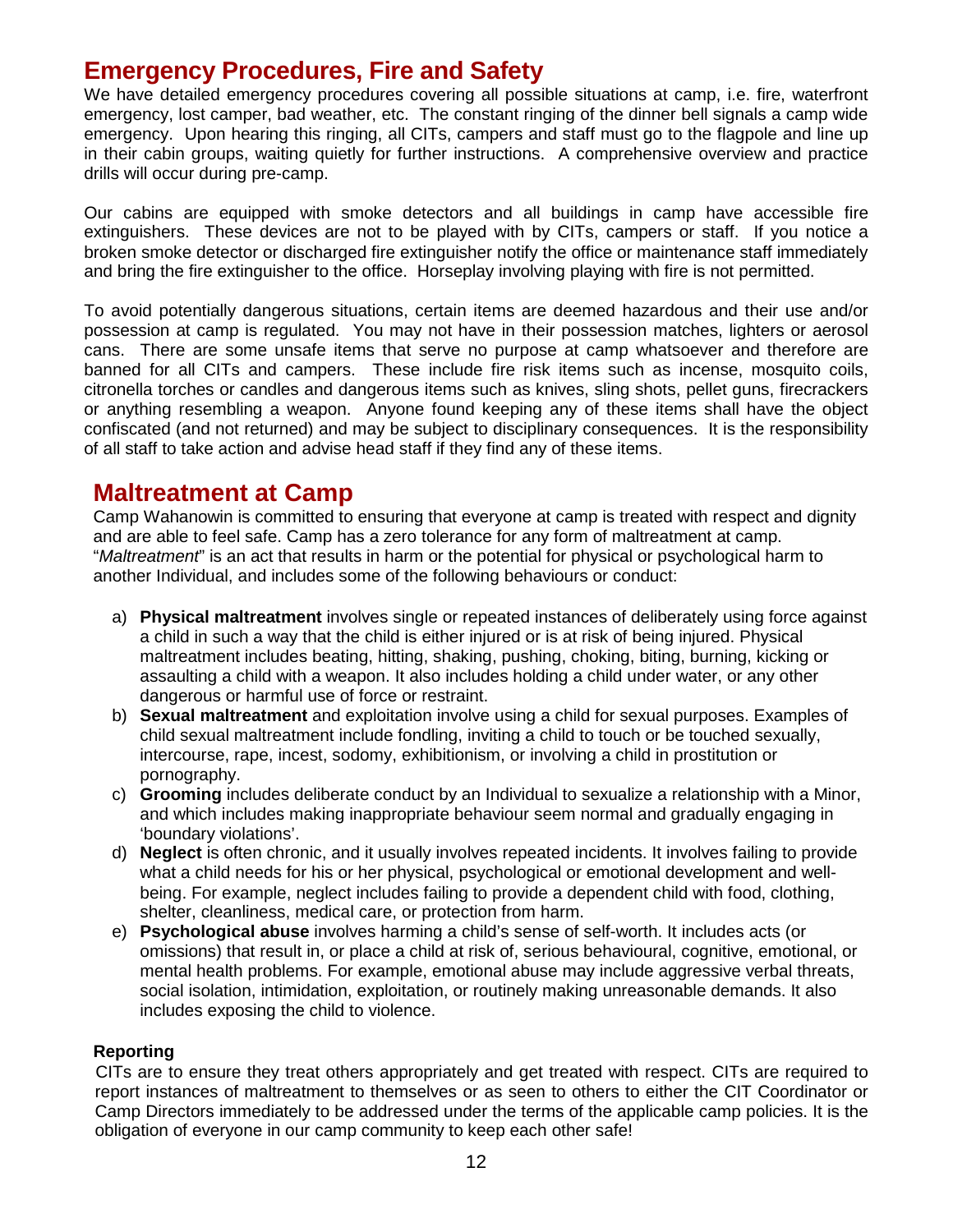# **CIT DAILY RESPONSIBILITIES AND CONDUCT**

All staff and CITs at camp have generalized responsibilities pertaining to their role. Upon completion of pre-camp training, all CITs will submit their rankings of rotations. All CITs will be assigned 4 placements over the course of the summer based on their submitted rankings. CITs will fill the role of counsellors or specialists as seen below and learn what it takes to be a staff member in each position. CITs are asked to share in the responsibility of maintaining the daily routine within their area/group. Shared duties can include wake-up, meals, clean up, activity area prep, evening programs and bedtime.

**CIT Specialists** in addition to cabin duties will have four instructional activity periods and one open activity period each day. At the start of each session, you will receive a schedule outlining when each Unit has your activity. While we will provide you with a program outline and expectations, you and your activity specialists are responsible for the creation and implementation of your program, which should focus on skill development within a safe, fun and age-appropriate environment. The goal is to ensure that your program is adaptable for any skill level and broad enough so that full season campers continue to be challenged and exposed to new ideas, while short term campers receive a good overview.

**CIT Counsellors** are responsible for accompanying their cabin to each activity. Your Unit Head/Sr. Counsellor will give you your cabin's activity schedule. You must ensure that campers know what activities they have, that they are properly prepared (have towels, dressed appropriately, etc.) and that they are punctual. During the activity you must take a participatory role with your campers. Whether assisting the instructor with teaching or the campers with learning you must actively get involved to the best of your ability. Counsellors must always know the whereabouts of their campers, especially during open activity time such as General Swim and Free Play. In addition, counsellors are responsible for accompanying their cabin on canoe and overnight trips, planning special half and full day programs and programming for electives.

### **Guidelines**

In addition to adhering to all of the policies as set out by the camp and to the duties specific to your particular position, all staff and CITs are required to observe the following;

- Be on time for all activities and duties
- Be present at every meal
- Refrain from using foul language around campers
- Act as a positive role model at all times around campers. Inappropriate topics of discussion include the following; drinking, drugs, gambling or smoking; racist or tasteless comments or jokes; sex.
- Preparing for a day off or excursion is to be done on your free time; not during meals, programming or other times.
- Campers and other staff are to be treated with respect and courtesy at all times. Any action that makes a camper, CIT or staff member feel uncomfortable, demeaned, embarrassed or humiliated, such as pranks, teasing, ridiculing, roughhousing, playing favourites, etc. is to be avoided. If you question whether an action is appropriate or not, consider that it isn't and don't do it.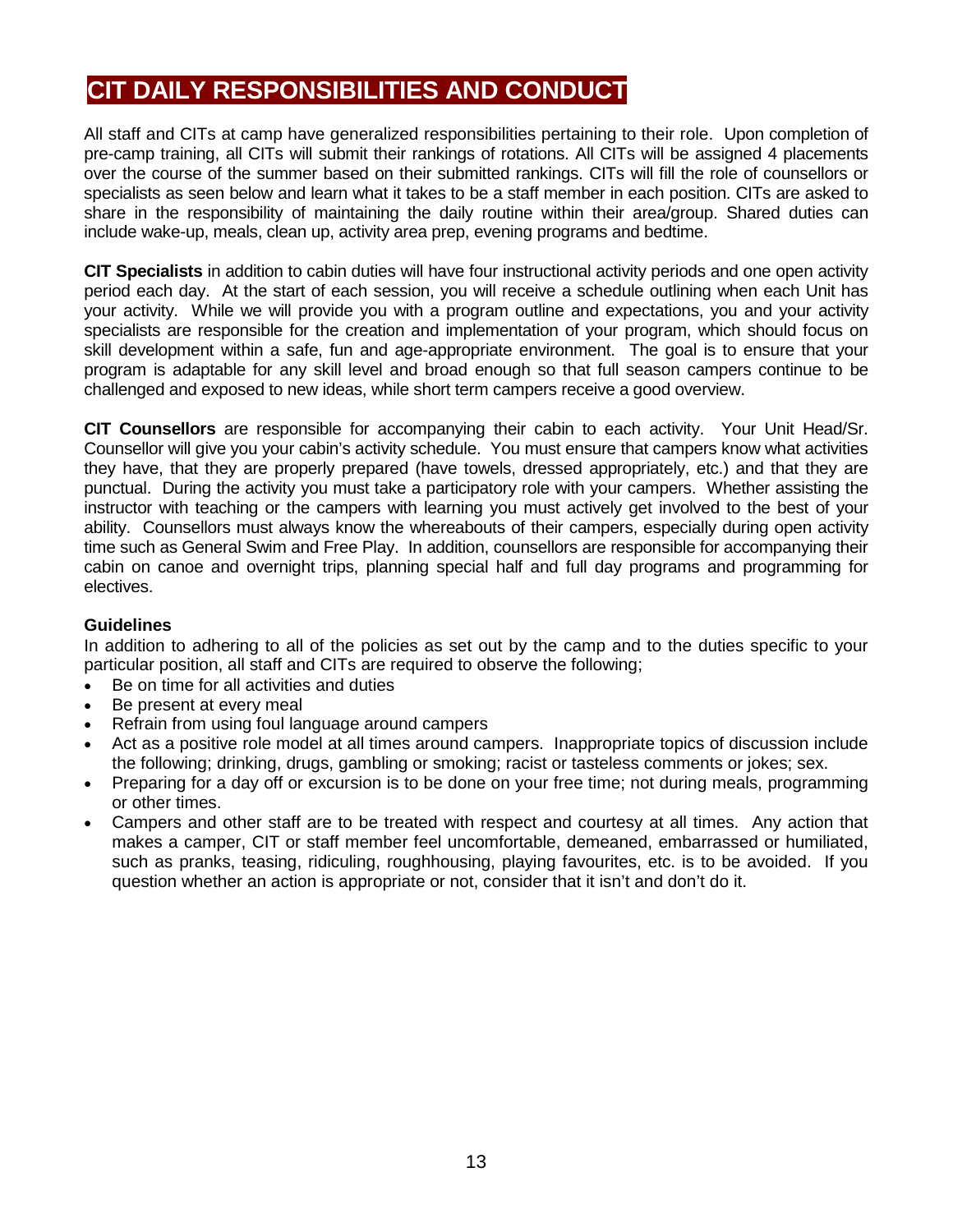# **Typical Program Day**

| 7:45am             | Wake Up                               |
|--------------------|---------------------------------------|
| 8:20am             | Flagpole and First Bell for Breakfast |
| 8:30am             | <b>Breakfast</b>                      |
| 9:10am             | Cabin Clean Up                        |
| 9:50am             | Round Up                              |
| 10:20am to 11:20am | Period 1                              |
| 11:30              | <b>Snack Attack</b>                   |
| 11:50am to 12:50pm | Period 2                              |
| 1:00 <sub>pm</sub> | <b>First Bell for Lunch</b>           |
| 1:10 <sub>pm</sub> | Lunch                                 |
| 1:50pm to 2:50pm   | <b>Rest Hour</b>                      |
| 2:50pm to 3:50pm   | Period 3                              |
| 4:00pm to 5:00pm   | Period 4                              |
| 5:10pm to 6:00pm   | <b>General Swim</b>                   |
| 6:00pm             | <b>First Bell for Dinner</b>          |
| 6:10pm             | Dinner                                |
| 7:00pm to 7:45pm   | Free Play                             |
| 7:45pm             | Evening Programs Begin                |
| 8:45pm - 9:30pm    | <b>Camper Snack</b>                   |
| 9:00pm to 9:45pm   | <b>Bedtime</b>                        |
| 10:00pm            | OD Checks on                          |
| 12:15am            | Dining Hall and Staff Lounge Close    |
| 12:30am            | Curfew                                |
|                    |                                       |

# **Programming**

### **Special Programs**

Amongst all the special programming that Wahanowin offers, CITs will be involved in planning a few special ones to help further develop their leadership skills and contribute to the community as a whole. CITs will be involved in planning Fantasy Night for the youngest kids at camp and the Closing Banquet! They will also get to participate in Shadow Day, which is where they get to shadow Head Staff and learn the backend operations of camp!

### **Evening Programs (EP's)**

Each CIT will have the opportunity within their counselling rotation to run an EP within their Unit! Examples of evening programs are:

Air Band • American Gladiator • Beat the Clock • Bingo • Campfire • Capture the Counsellor • Capture the Flag Carnival • Casino • Clue • Coffee House • Crazy Olympics • Dance • Eliminator • Haunted Hayride • Human Bingo • Ice Cream Parlour • Las Vegas Revue • Let's make a Deal • Liar's Club • Madison Avenue • Overnights • Pictionary • Rotating Games • Scavenger Hunt • Slop Bowl Game • Stock Ticker • Talent Show

### **Evaluations**

It's important for every CIT to receive formal and informal feedback. Performance evaluations help pinpoint CITs strengths and opportunities. These evaluations let CITs know where they stand and what steps they need to take to do their best: how they can change their behavior, try harder and meet their own goals. Evaluations will be conducted by the CIT Coordinator as well as the Lead Staff on each CIT rotation. Camp is not just a place for CITs to have a great summer; it's also a where they can grow as people and leaders. CITs should want to be where they feel they're growing and evolving. If there is any reason why a CIT is at risk of not being asked back as a Staff member, parents will be notified.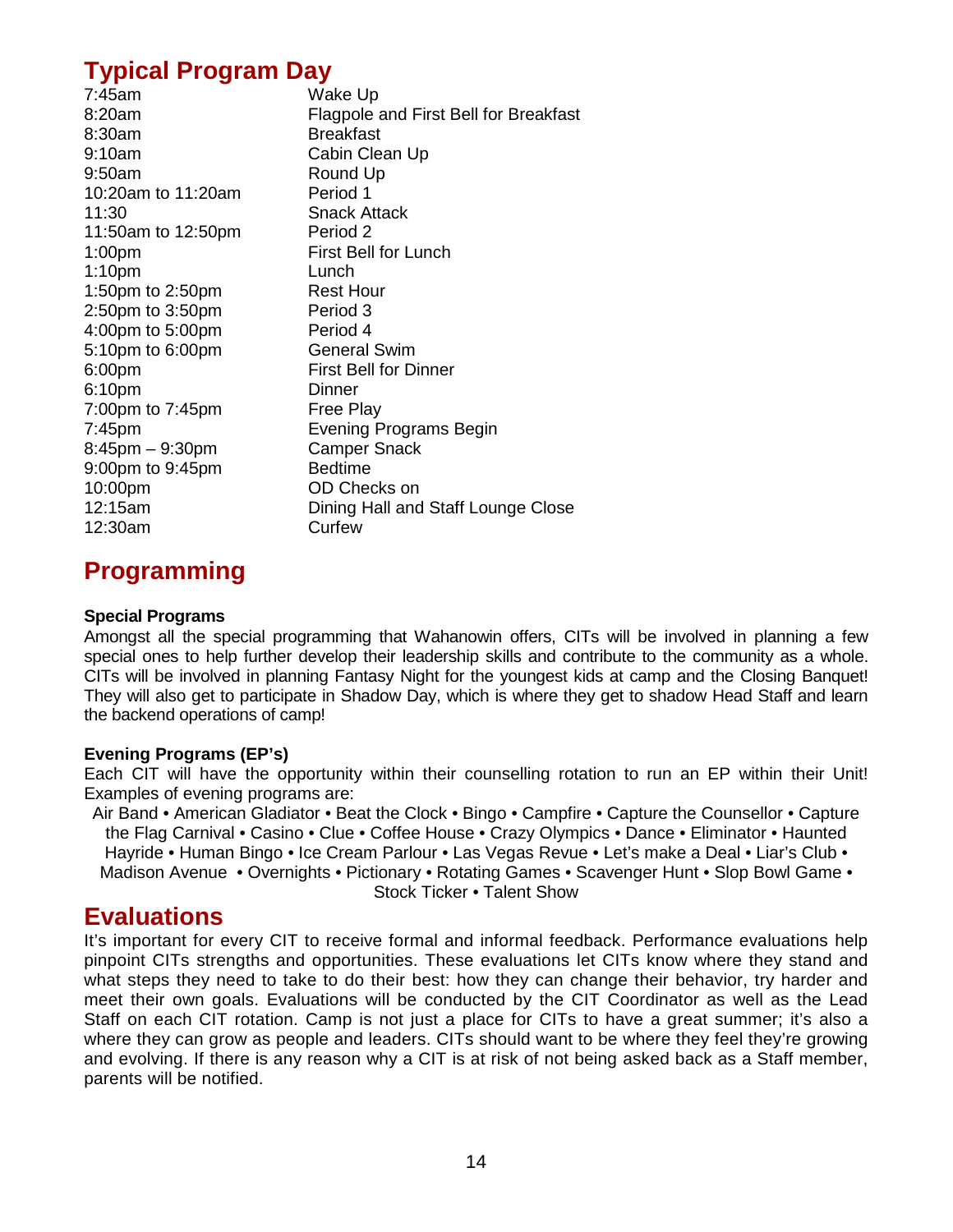# **GENERAL INFORMATION**

### **Accommodation**

All CITS are assigned to CIT cabins for the duration of the summer. Our cabins are rustic but comfortable; cabins have indoor washrooms, electricity, bunk beds and showers. You must bring your own bedding and personal items; a list is included in this Guidebook.

## **Arrival at Camp**

CIT pre-camp officially begins on Wednesday June 29<sup>th</sup>, 2022. Components of CIT pre-camp include Unit bonding, camp programming, policies, emergency procedures, sessions on counselling, rotation through activity areas for skill development, White Water Rafting excursion and more.

### **Days Off/Time Off**

CITs have 2 designated days off, once a month. Days off are 24 hours in duration, beginning at 6:00pm.

All CITs have the same days off. CITs have out of camp excursions arranged for them by the camp, but do not receive unsupervised time off. CITs are welcome to stay at camp, eat meals and participate in activities on their day off. If you do remain on site you must continue to follow all policies, as they are applicable even on your day off

### **Mail and Cell Phones**

Mail is picked up and sent out every business day. Please give our address to your family and friends so they can correspond with you over the summer!

Your name, c/o Camp Wahanowin, PO Box 850, Orillia, Ontario L3V 6K8

Bunk Notes are available for parents of CITs to purchase similar to campers.

CIT cell phones can only be used during the designated CIT cell phone time.

### **Visitors at Camp**

Outside visitors are not permitted at camp for either staff, CITs or campers. Visitors at camp disrupt the daily routine and distract CITs from performing their duties. Friends and family that show up unannounced will not be permitted into camp or to take CITs out of camp. Right now our Visitors Day is scheduled for Saturday, July 23<sup>rd</sup>, but we have yet determined if it will proceed due to COVID-19. We will keep you all posted!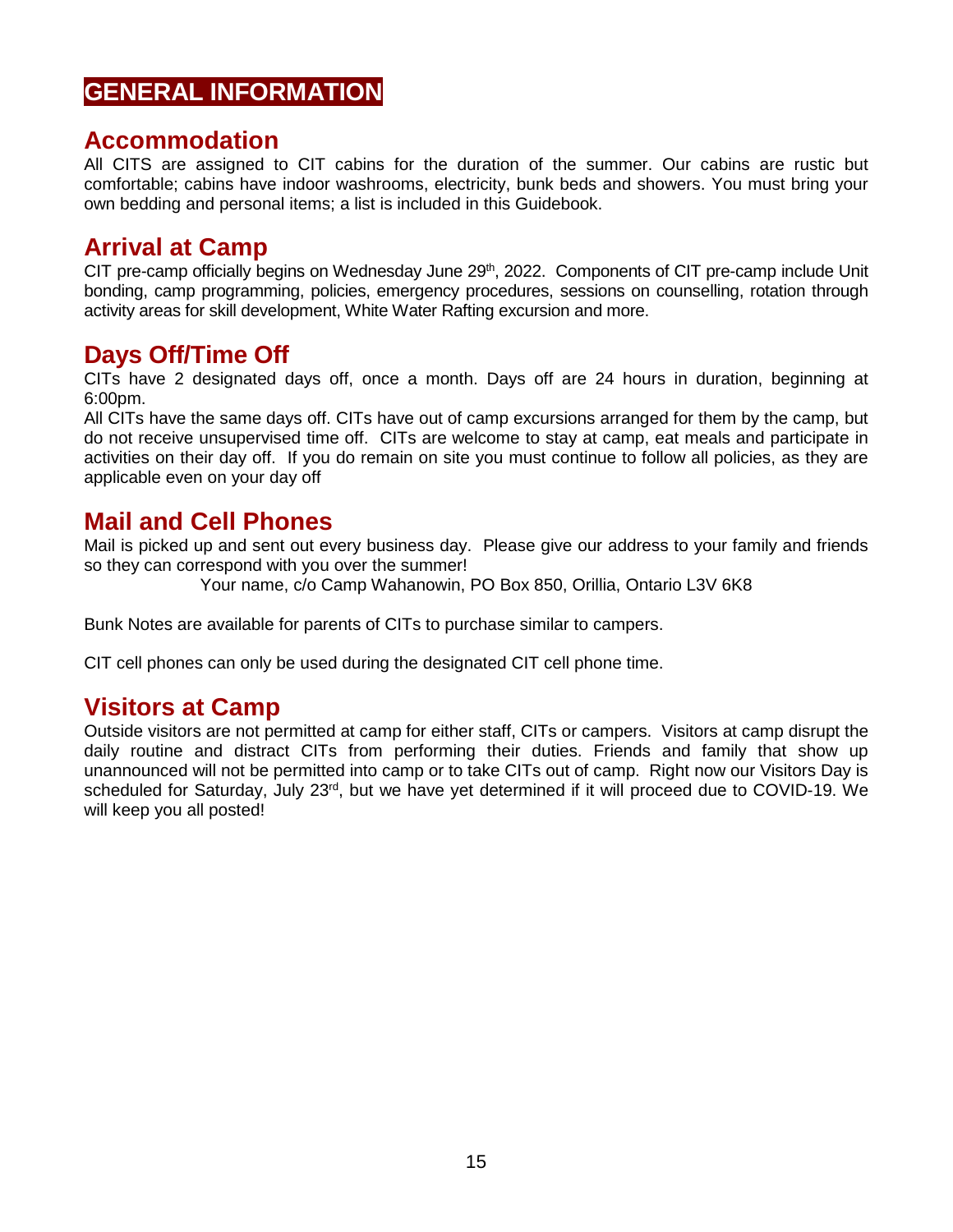# **What to Pack for Camp**

#### **Helpful Hints**

- Label everything clearly and permanently
- Pack belongings in maximum **2** soft sided duffel bags (no suitcases). Shelf space is limited.
- Do not send expensive clothing or equipment staff play in all kinds of weather. Although all reasonable precautions are taken, the camp is not responsible for loss, damage or theft of any belongings.
- The following list is only a suggestion of what to bring. We encourage staff to use what they have on hand and limit any new purchases.
- All campers and staff wear white shirts and "nice" bottoms for Friday dinner

#### **Clothing**

- $\Box$  10 short sleeved T-shirts
- $\Box$  4 long sleeved T-shirts
- $\Box$  4 sweatshirts
- $\Box$  1 red tshirt and white t-shirt
- $\Box$  1 Red shirt
- $\Box$  6 pairs of shorts
- $\Box$  3 pairs long pants (jeans or sweats)
- $\Box$  2 white tops for Friday (long and short sleeved)
- $\Box$  2 nice bottoms for Fridav
- $\Box$  1 warm jacket or fleece
- $\Box$  1 raincoat
- $\Box$  14 pairs underwear
- $\Box$  14 pairs socks
- $\Box$  4 bathing suits
- $\Box$  4 pairs of pajamas
- $\Box$  2 sun or baseball hats
- $\Box$  3 pairs running or casual shoes
- $\Box$  1 pair flip flops, slides or Crocs
- $\Box$  1 pair rain boots

#### **Toiletries**

- $\Box$  6-8 large towels
- $\Box$  Shower tote or bucket
- $\Box$  Shampoo and conditioner
- $\Box$  Body wash or bar of soap (no nut oils)
- $\Box$  Toiletry bag
- $\Box$  Toothbrush, tube of toothpaste x2 each
- $\Box$  Hair brush or comb
- Deodorant
- $\Box$  Nail clippers
- $\Box$  Sunscreen, waterproof 30+ SPF x2 bottles
- $\Box$  Insect repellant (non-aerosol)
- □ After-Bite anti-itch stick
- $\Box$  Feminine hygiene product (if applicable)

#### **Bedding**

- $\Box$  2 single/cot sheet sets
- $\Box$  1 duvet or comforter
- $\Box$  1 blanket
- $\Box$  1 pillow

.

 $\Box$  2 pillow cases

### **Essential Items**

- □ Alarm clock
- $\Box$  Flashlight with extra batteries
- $\Box$  Reusable water bottles x2
- $\square$  Sleeping bag
- $\Box$  Tackle box for personal items (no lock)

#### **Optional Items**

- $\square$  Baseball glove
- $\Box$  Bathmat, small rug for bedside
- $\Box$  Bathrobe (to wear to shower)
- $\square$  Battery operated fan
- □ Books
- □ Box of Kleenex
- Digital camera, charger
- □ iPod Shuffle
- $\Box$  Shoe bag to hold small items
- □ Slippers
- □ Sunglasses
- $\Box$  Tennis Racquet
- □ Wahanowin T-shirt or sweats
- □ Halloween Costume for Wahano-Ween (happening before July 27)

#### **Items Not to Bring**

- $\Box$  Anything containing nuts, nut oils (scrubs, soap)<br> $\Box$  Bicycles
- $\square$  Bicycles<br> $\square$  Bottled w
- Bottled water, food, gum
- $\Box$  Candles, lighters, matches, mosquito coils
- □ Cell Phones
- $\Box$  Electric appliances electric blankets, curling irons, fans, hair straighteners, hot pots, kettles, lamps
- $\Box$  Electronics with screens iPad, iTouch, laptops, PSP, video games, exception Kindle/Kobo
- □ Furniture inflatable/folding chairs, shelves
- $\Box$  Permanent markers
- □ Walkie-talkies
- □ Weapons, Swiss Army knives, water gun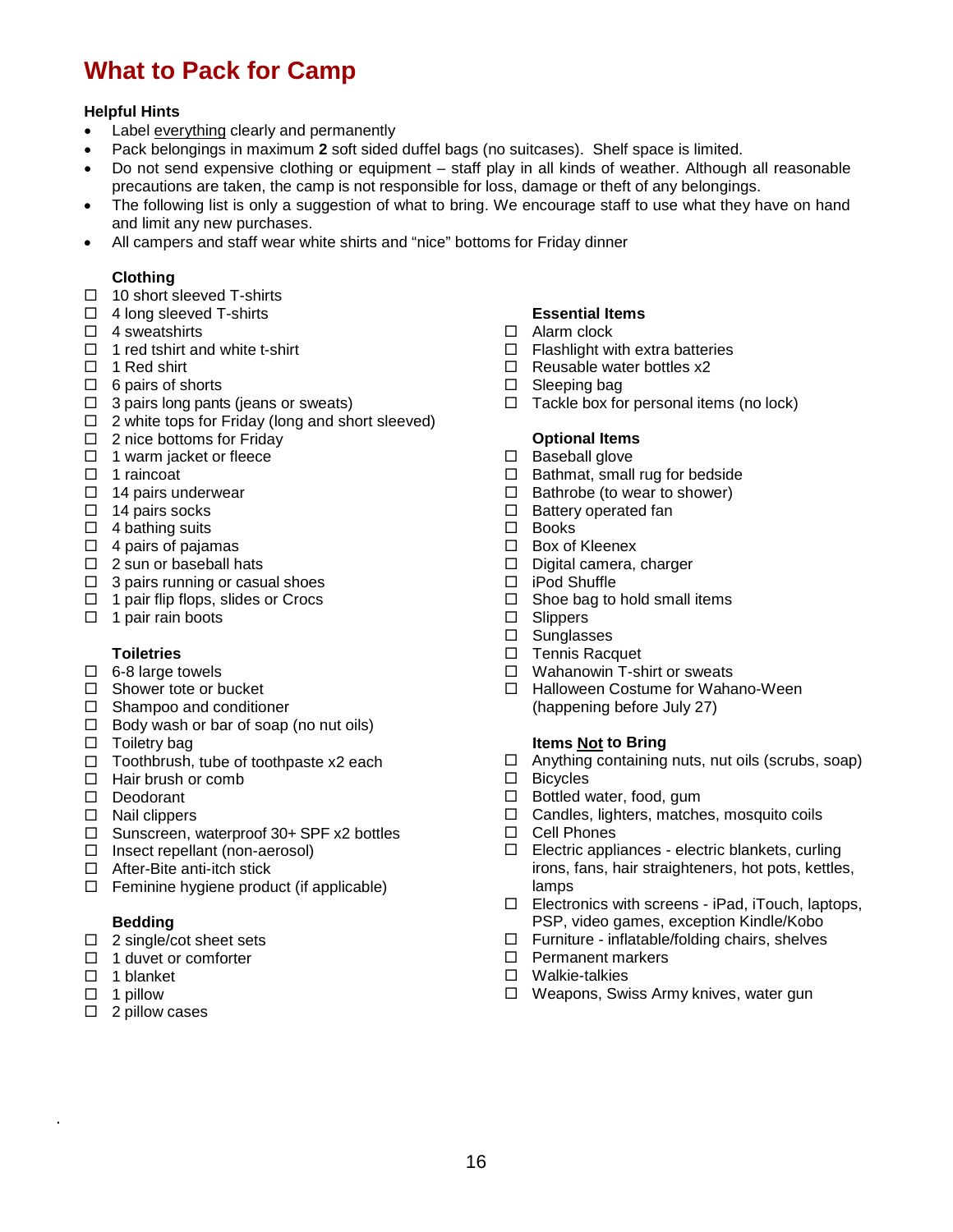### **Wahanowin Songs**

An integral part of the camp experience is sharing the songs that have become part of our tradition. Whether around the campfire, in the Dining Hall or throughout the program day, music and song convey the reasons why camp means so much to us - the activities we do, the friendships we form and the sense of family and community that stays with us always.

#### **Wahanowin Song**

Hard to know where to begin So much goes on at Wahanowin Riding and Waterskiing, Music and Arts Eight groups of campers, all taking part

Learning new ways to have fun Playing with friends in the summer sun Camping is great when your spirit is bright Right at Wahanowin, right? Right!

Sing songs after dinner and the campfires too No one is lacking for something to do

Hundreds of ways to have fun Playing with friends in the summer sun Camping is great when your spirit is bright Right at Wahanowin, right? Right!

> Da da da da da Da da da da da Da da da da da da Zest!

#### **This Place I Know**

Countdown, finally done, waited all year for July I can feel my heart when that cheering starts 'cause we finally arrived Down to main camp or up to the grove doesn't matter where I am 'Cause I finally made it back to Wahanowin

#### **Chorus**

This place I know, where summer lasts a lifetime Where I can grow, into who I want to be And the memories I make, I'll be able to take them wherever I go, From this place that I know

Spotlight, Saturday night, my first time up on stage My friends are here, I can hear them cheer, I know everything's ok Down at the docks after five long tries I get up on waterskies Up at camp there's always gonna be a place for me

#### **Chorus**

This place I know, where summer lasts a lifetime Where I can grow, into who I want to be And the memories I make. I'll be able to take them wherever I go, From this place that I know

On the beach with my friends, staring out at the sunsets, in those the moments we all share More than friendship, it's my waha family, I can't wait until I'm there

#### **Chorus**

This place I know, where summer lasts a lifetime Where I can grow, into who I want to be And the memories I make, I'll be able to take them wherever I go, From this place that I know

#### **The "W" Song**

W…that's the way we begin A…that's the second letter in H that is the third A...like the beginning of the word N...that's the letter my friend O...now we're nearing the end W...A...H...A...N...O...W...I...N That is the way we spell Wahanowin!

#### **Wahanowin Jazz**

We're strutting down Rama and we came to a spot Lots of stuff going down, the scene was real hot People sailin', waterskiin', workin' on plays Others lyin' on the docks catching some rays We're all so hip, and got pizzazz We're jiving to Wahanowin jazz

Wahana Wahana Wahana Wahana Wahanowin Wahana Wahana Wahana Wahana Wahanowin Wahana Wahana Wahana Wahana Wahanowin Wahana Wahana Wahana Wahana Wahanowin We're all so hip and got pizzazz We're jiving to Wahanowin jazz

> There's BB's, Bears and Eagles too Seniors, Grads they groove PeeGee's, Alumni and LTP They're always on the move

Wahana, Wahana Wahana Wahana Wahanowin Wahana Wahana Wahana Wahana Wahanowin Wahana Wahana Wahana Wahana Wahanowin Wahana Wahana Wahana Wahana Wahanowin We're all so hip and pizzazz We're swinging to Wahanowin jazz

Let's end this shakin' tune in an exciting way We'll leave our troubles elsewhere for another day Today we're high in spirits and we're ready to jam They'll be singing this song all over the land We're all so hip, and got pizzazz We're wailing to Wahanowin jazz

Wahana Wahana Wahana Wahana Wahanowin Wahana Wahana Wahana Wahana Wahanowin Wahana Wahana Wahana Wahana Wahanowin Wahana Wahana Wahana Wahana Wahanowin We're all so hip and got pizzazz We're wailing to Wahanowin jazz Oh yeah!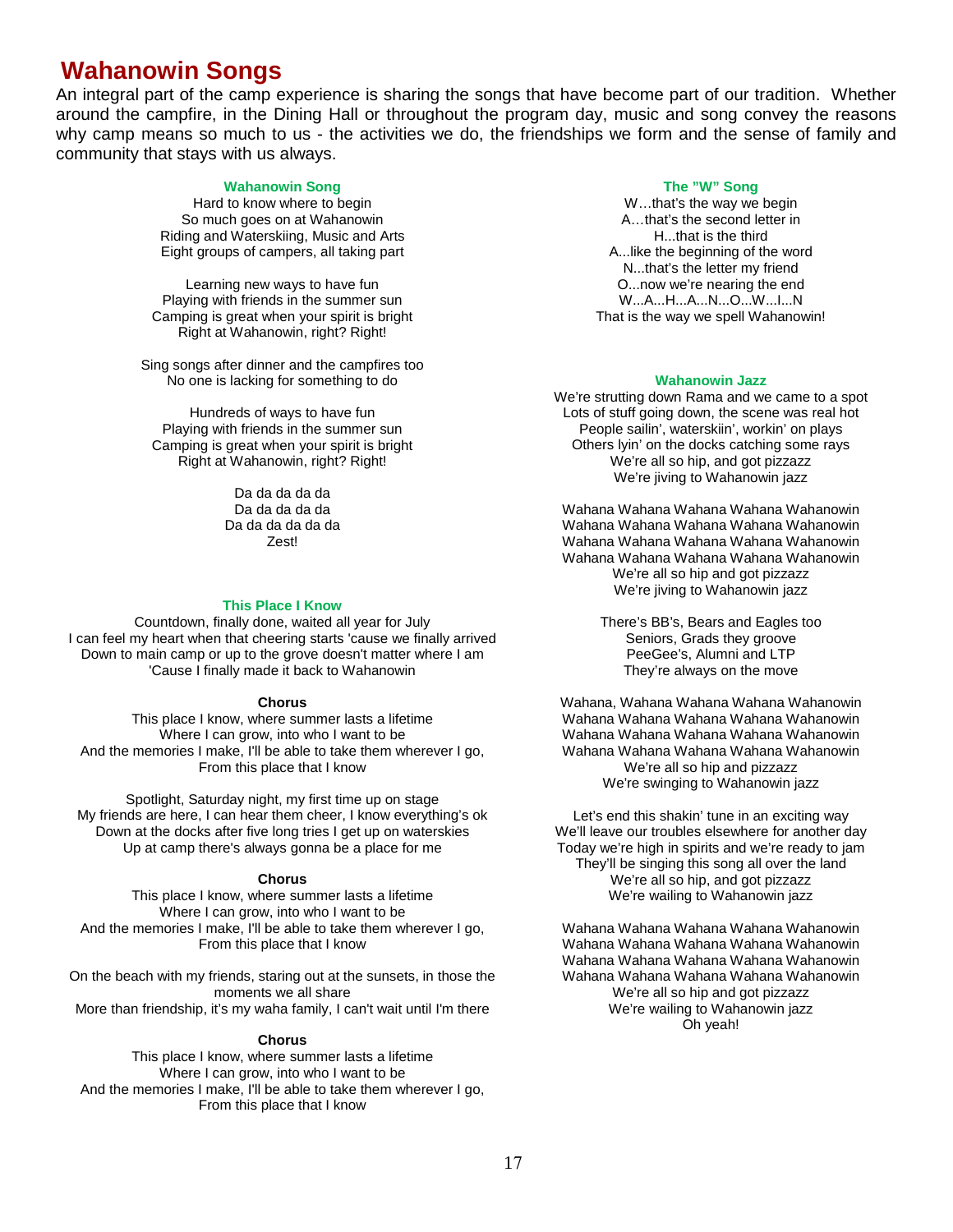# **DINING HALL AND KITCHEN RULES AND ROUTINES**

There is no other area at camp that is under pressure to perform with such consistent excellence and punctuality as our Kitchen and Dining Hall. Our staff in these areas are responsible for the preparation, serving and clean-up of up to 650 hot meals, three times a day, plus many special snacks. All CITs, staff and campers are responsible for adhering to set guidelines and routines, that when followed ensure our Kitchen and Dining Hall can perform most efficiently.

# **Kitchen and Dining Hall Rules**

- 1 Kitchen, bakery, fridges, freezers and storage areas are off limits to staff, except those specifically working there.
- 2 Support staff will eat their meals thirty minutes before the rest of the camp in a designated dining area. Those staff in the kitchen and pantry/dishroom areas must be finished dining by the first bell to prepare for serving the meal.
- 3 No food may be taken from the kitchen and/or pantry unless properly requisitioned first.
- 4 During the meal only staff on pantry duty may be behind the counter.
- 5 Dining Hall and Kitchen supplies may not be removed from the Dining Hall (i.e. taken to cabins or activity areas, etc.) or used for programming. This includes the removal of the following: cups, plates, bowls, cutlery, serving trays, juice jugs, etc.
- 6 All CITs, campers and staff are expected to display appropriate conduct while in the Dining Hall and during mealtime. This is out of respect for those who are responsible for meals, as well as others who are eating. This includes the following: being polite when asking for something, not wasting food, keeping the noise level down, **remaining in the Dining Hall until the meal is finished**, being quiet during the blessing and announcements, returning food and dishes to their appropriate places and helping your table to clean up.
- 7 Food fights and eating and drinking contests are not allowed at any time. They are unnecessary wastes of food, can cause the participants to become sick and are disrespectful to those staff that prepared the food.
- 8 During the meal, only one person may be up from the table at a time, except during clean up when two persons may be up. At all times you must travel in a one-way direction and always walking, not running.
- 9 Staff are responsible for cleaning up after staff snacks. This includes throwing out empty containers and garbage, washing dishes, empty jugs and bowls, wiping counters, etc. Dishes and garbage are not to be left for pantry-dishroom staff to clean up. A Host/Hostess will be on duty every night to help clean-up.
- 10 Camper cabins, including their staff, will be asked to remain after meals to assist with dining hall clean up.
- 11 The Wahanowin dining hall and entire site is peanut/nut safe.

# **Dining Hall Routine**

- 1 There are two bells signifying mealtime. One will ring ten minutes prior to the meal, at which point you should proceed to the Dining Hall and wait outside. After the second bell you may enter the Dining Hall.
- 2 Remain standing at your table, quietly without touching anything, until after the blessing.
- 3 Everything you need for the meal (plates, cutlery, condiments, first course, etc.) will be on your table when you arrive. After the blessing, sit down and begin the first course (cereal, soup, salad).
- 4 The main course will be available at the front counter 3 or 4 minutes after the meal has begun. One person from each table will proceed to the front to pick up the main course for their entire table.
- 5 CITs with special diets must take their plate to the "veggie tent" to receive their food.
- 6 If your table needs a second helping of anything, take the empty container to the front counter and request more. If your table needs more juice, a juice station is set up away from the pantry counter for refills. Campers and staff may have as many helpings as they wish, but food should never be wasted. Take small portions until you have had enough.
- 7 As the meal ends, food and drink containers, condiments and clean dishes should be returned to the pantry counter. Ensure you return everything to its proper area. The counter is labeled showing you where to put specific items and containers.
- 8 Using the spatula on your table, scrape food from all plates and bowls into the slop bowl until clean. Take all dirty plates, bowls, cutlery, spatulas, ladles, serving spoons and cups to the clearing station. This is easiest accomplished if all plates and bowls are stacked, and cutlery is divided at the table.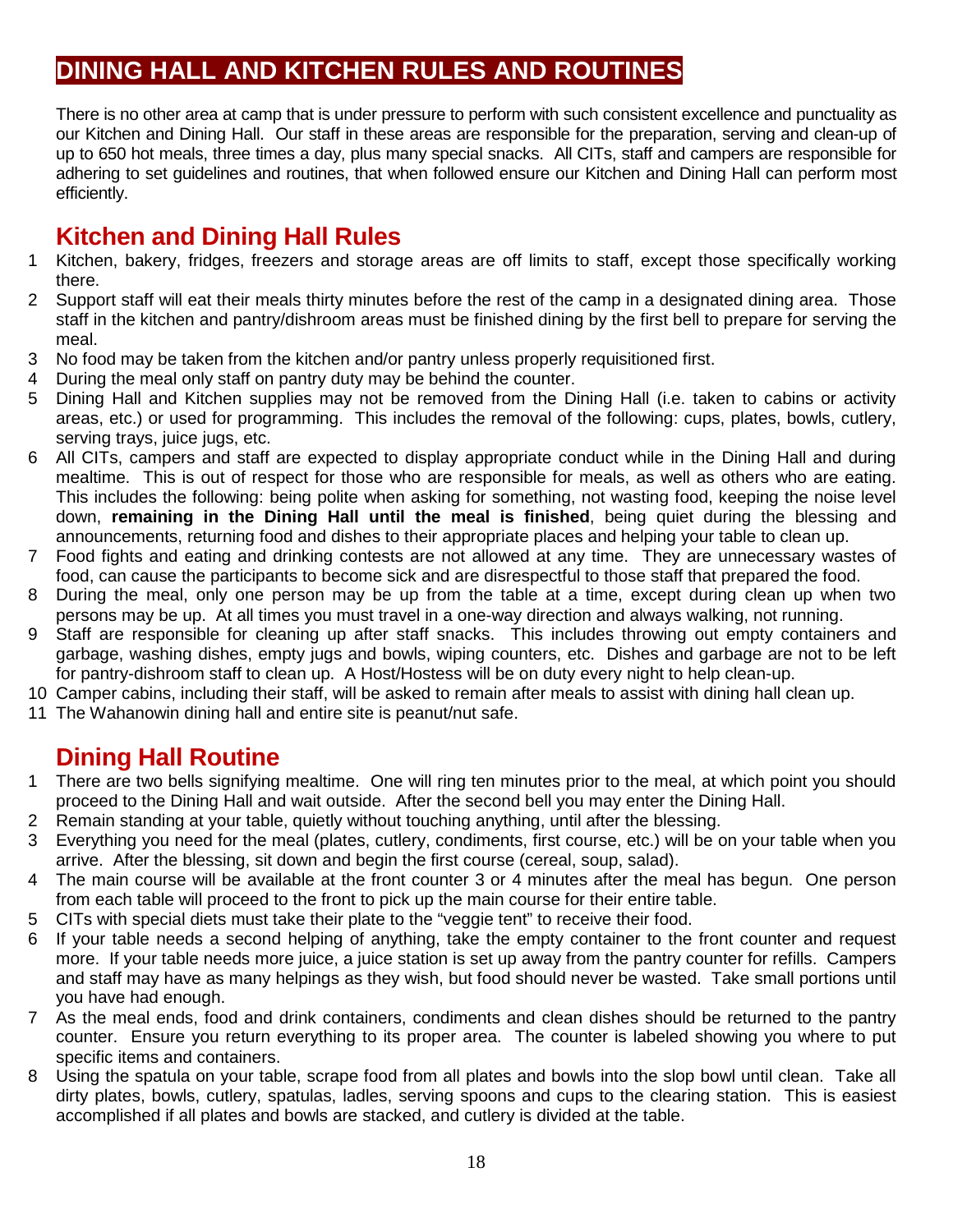- 9 Once your table is cleared off, one person should go to the dessert trolley and pick up a platter for their table. Each person receives only one dessert.
- 10 Wipe down your table with a cloth from the clearing station.
- 11 Remain sitting at your table until the announcements are over (there are announcements after every meal) and your table is dismissed.
- 12 After being dismissed, please put your benches and end chairs up on the table before you leave.

### **Blessing**

Camp Wahanowin is rooted in Jewish heritage and values. Approximately 95% of our campers throughout the summer are Jewish. Therefore, during camp we say the Hamotzi blessing in Hebrew and English prior to each meal. It is as follows:

*Baruch atah adonai, El-o-hay-nu melech ha-o-lam, Ha-motzi-le-hem, Min-ha-aretz* 

# **Friday Night Shabbat**

The Jewish Sabbath begins Friday evening and ends Saturday night. Each Friday night we have Shabbat dinner, which is followed by a service. The routine for entering and eating in the Dining Hall varies slightly from other meals. CITs, Staff and campers are asked to "dress up" for dinner, usually wearing clean white shirts and nicer pants or shorts. The meal and service are "hosted" by a different Unit each week. This Unit greets staff and campers as they enter the Dining Hall. There are no bells announcing dinner; music is played throughout camp and staff and campers proceed with their Unit, oldest to youngest, around the perimeter of camp into the Dining Hall.

Dining Hall staff set individual settings at each table, and the feel of the dinner is more formal. Dinner is a typical Shabbat meal; candle lighting, kiddush (blessing for wine) and Hamotzi (blessing for bread: Challah). Following dinner, everyone proceeds to Friday night service. Each week a different Unit leads the service, which is comprised of a values-based theme, commentary and songs. Subjects in the past have included friendship and giving back. Our services' underlying focus is related to our Wahanowin Values.

### **Meals/Special Dietary Requests**

We are proud of the meals that we serve and can accommodate most special dietary requests with no extra cost or effort by you. Our meals are kosher style: no meat and dairy at same meal, no pork or seafood.

Those CITs staff and campers with special diets (vegetarian, kosher, lactose intolerant, etc.) may sign up to have alternate meals provided for them. Our kitchen prepares the regular meal and special dietary meals based upon these numbers. These alternatives are not provided to accommodate personal tastes. If you sign up for a special diet you are expected to adhere to it, just as those not signed up may not take these meals. Anyone with serious allergies or medical conditions that affect their diet should contact the camp to discuss. In these cases, you may be required to provide alternate food, which the kitchen will prepare for you (within reason) to supplement your diet.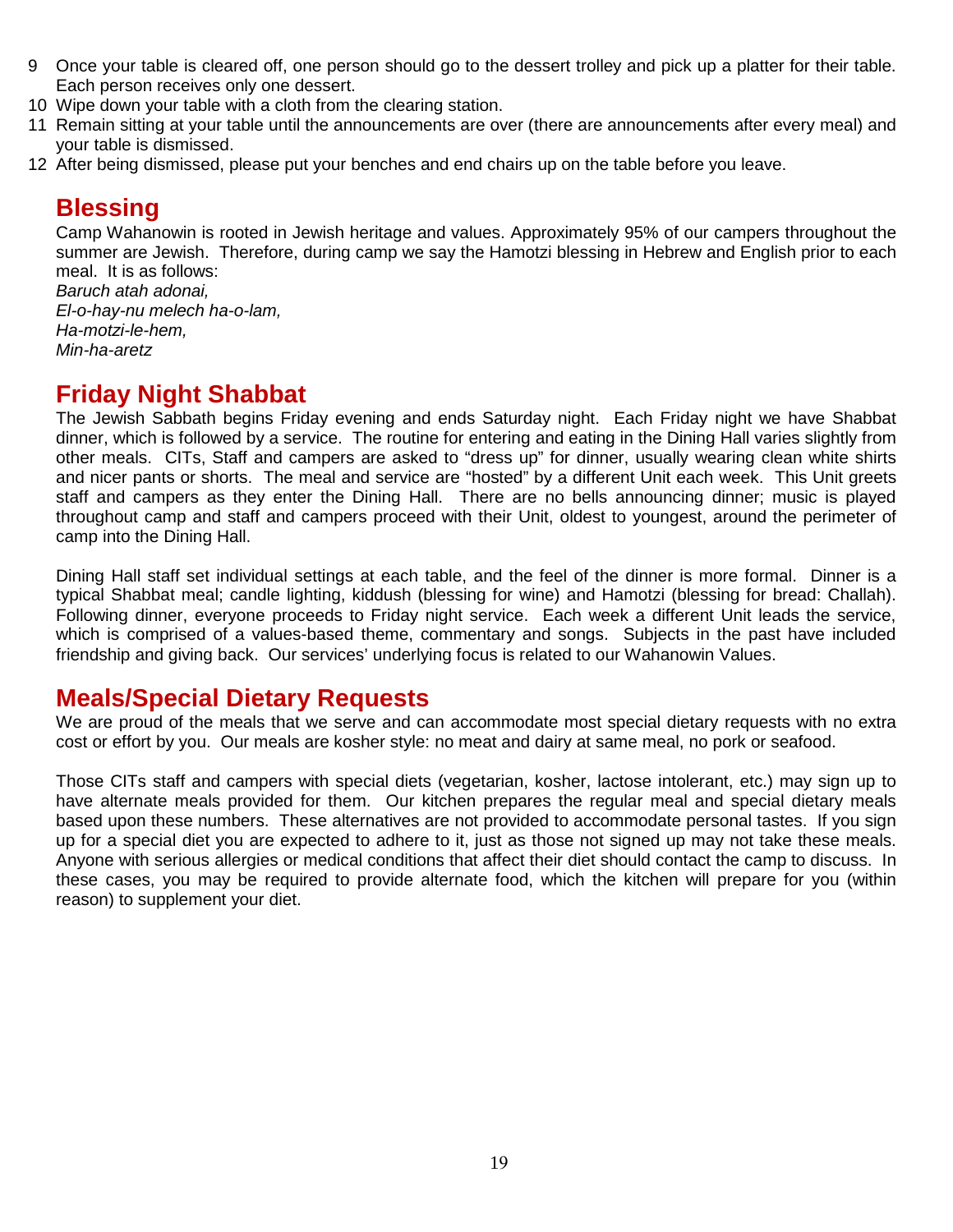# **HOW TO FIND US**

# **Contacting our Directors or Office**

### **TORONTO OFFICE**

Closed June 19 to September 6 **Address** 227 Eglinton Avenue West Toronto, ON M4R 1A9

**Phone** 416-482-2600 or 1-800-701-3132

(Our Toll-Free number is not connected to the camp office during the summer)

> **Fax** 416-482-2860

**Website** www.wahanowin.com

**Mailing Address** If sending mail to your child, be sure to include their name (first and last) PO Box 850 Orillia, ON L3V 6K8

> **Phone** 705-325-2285

**Email** No Email Access

**Website** [www.wahanowin.com](http://www.wahanowin.com/)

**CAMP OFFICE**

June 21 to Sept 6 **Courier Address**

6726 Rama Road Longford Mills, ON L0K 1L0

Please DO NOT send Canada Post Priority or Express Mail to this address, as it is not delivered to our door.

### **EMAIL ADDRESSES**

**General** [info@wahanowin.com](mailto:info@wahanowin.com)

**Camp Directors**  Elijah Geller - [elijah@wahanowin.com](mailto:elijah@wahanowin.com) Tia Wintre - [tia@wahanowin.com](mailto:tia@wahanowin.com)

**Manager – Camp Experience & Logistics**

Paige Kruger – paige@wahanowin.com

**Manager – Outdoor Education Centre/Administrative Coordinator** Sydney Singh – sydney@wahanowin.com